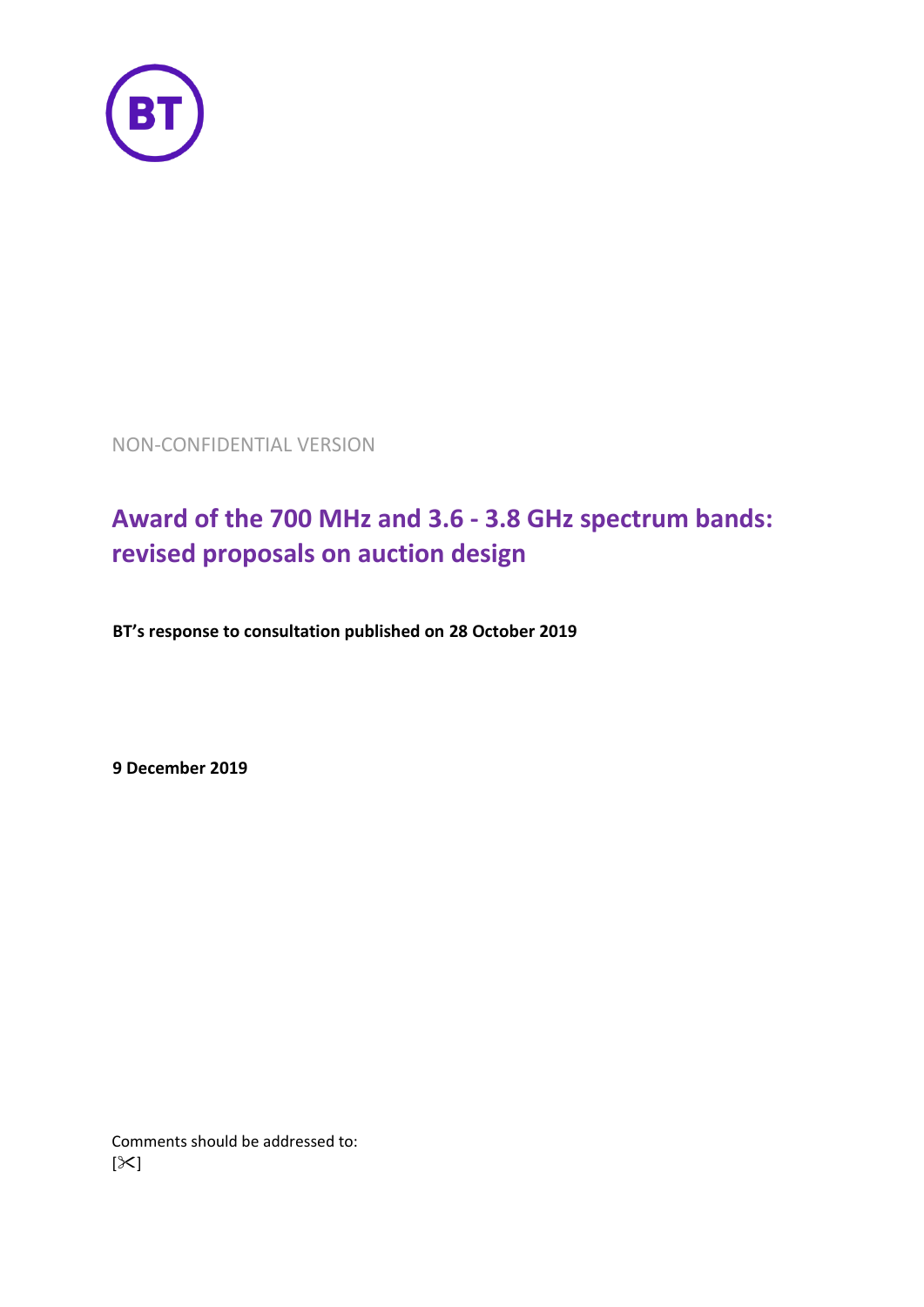# **Contents**

| <b>Executive Summary</b> |                                                                    |    |  |  |
|--------------------------|--------------------------------------------------------------------|----|--|--|
| 1                        | Introduction                                                       | 4  |  |  |
| 2                        | <b>Auction design</b>                                              |    |  |  |
|                          | Auction format (SMRA)                                              | 5  |  |  |
|                          | Lot structure                                                      | 5  |  |  |
|                          | <b>Eligibility points</b>                                          | 6  |  |  |
|                          | Waivers, withdrawals and minimum requirement                       | 7  |  |  |
|                          | Round price increments                                             | 8  |  |  |
|                          | Information policy                                                 | 8  |  |  |
|                          | 'Small winner' restriction                                         | 9  |  |  |
|                          | <b>Negotiation phase</b>                                           | 10 |  |  |
|                          | Publishing 3.6 - 3.8 GHz assignment stage bid data                 | 11 |  |  |
|                          | Reserve prices                                                     | 12 |  |  |
| 3                        | <b>Competition assessment</b>                                      | 15 |  |  |
|                          | 700 MHz band competition concerns                                  | 15 |  |  |
|                          | Competition issues in relation to 3600 MHz band                    | 18 |  |  |
|                          | Competition issues in relation to highly asymmetric overall shares | 20 |  |  |
| 4                        | <b>Proposed next steps</b>                                         | 21 |  |  |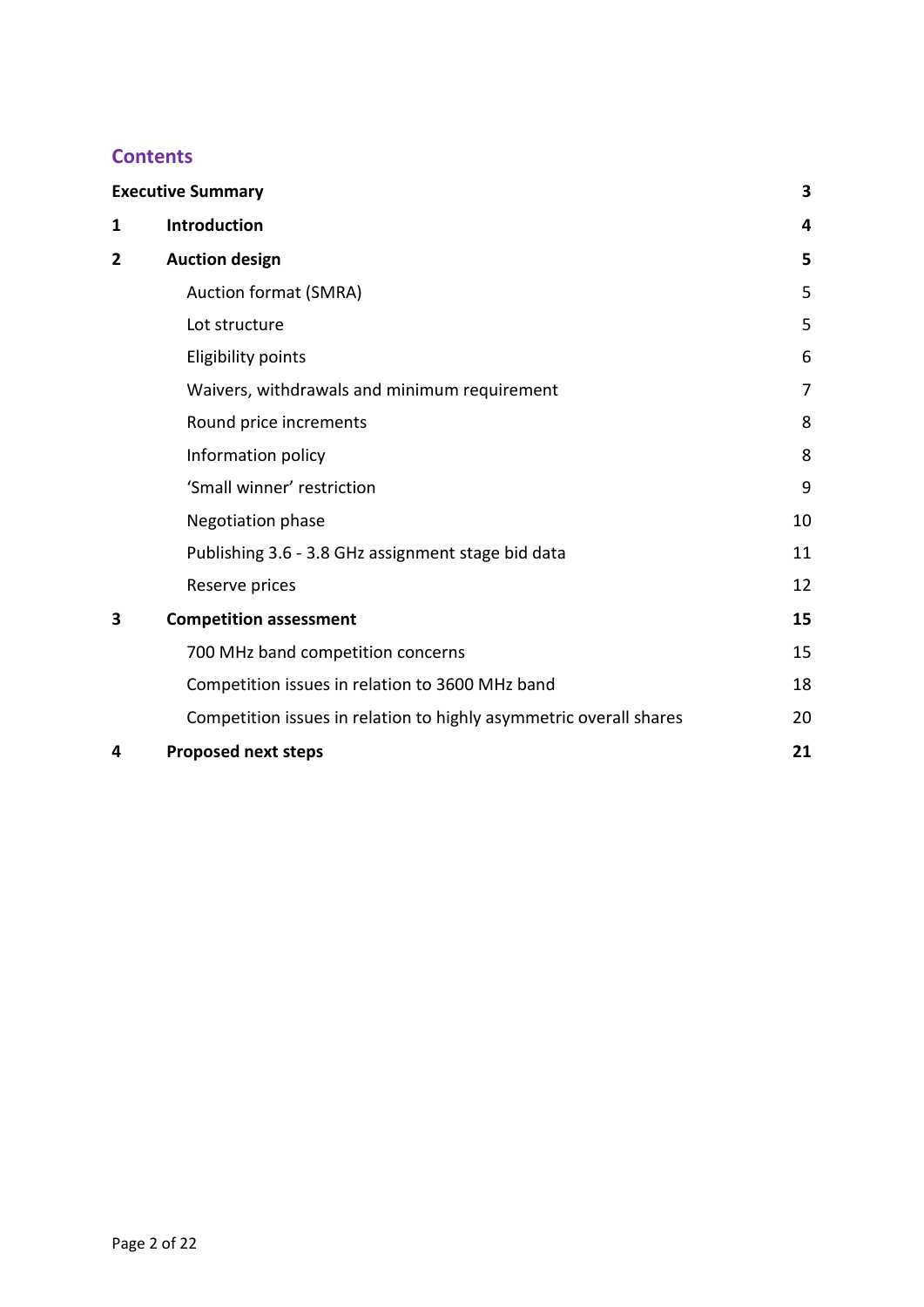# <span id="page-2-0"></span>**Executive Summary**

- 1.  $BT^1$  welcomes Ofcom's revised proposals on auction design<sup>2</sup> for the award of 700 MHz and 3.6 - 3.8 GHz spectrum (the "Consultation"). We appreciate the efforts that Ofcom has made to address some of the issues that we made in response to the earlier consultation proposals, notably avoiding an over-complex procedure yet ensuring that an efficient auction outcome should be achieved.
- 2. We fully support Ofcom's proposal to switch to the Simultaneous Multiple Round Ascending (SMRA) auction format as this is the most appropriate for the circumstances of this award. We have a number of suggestions as to how the design may be further improved in order to maximise the likelihood of the most efficient outcome. For example, we maintain that a 10 MHz lot size for 700 MHz SDL and for 3.6 - 3.8 GHz would further simplify the process. We also continue to favour a 4:1 eligibility points ratio per MHz between 700 MHz FDD and 3.6 - 3.8 GHz. In addition, we suggest that Ofcom permits bidders to specify a minimum spectrum requirement of up to 20 MHz of 3.6 - 3.8 GHz spectrum (but not more, as that would have the potential to create strategic risks for both Ofcom and bidders); this is particularly important if Ofcom maintains a 5 MHz lot size for the 3.6 - 3.8 GHz spectrum.
- 3. BT particularly welcomes and supports Ofcom's proposal of a negotiation period of up to four weeks, including the partial agreement option if unanimity is not possible. The partial agreement sub-option is crucial given that, for example, a winner who already has an existing contiguous 100 MHz spectrum holding suitable for 5G in the 3.4 - 3.8 GHz band would have an incentive to prevent competitors from achieving the same benefits. We have some comments around the details of this process and how it may be enhanced with the appointment of a broker to facilitate discussions between spectrum winners.
- 4. The competition measures in relation to the award are important and BT is concerned that, in the current Consultation, Ofcom continues to propose, without explanation, "*a cap of 37% on overall holdings of mobile spectrum (416 MHz), without any sub caps on holdings of either low frequency or 3.4–3.8 GHz spectrum*".<sup>3</sup> We believe there is a strong argument for why a 75 MHz sub-1 GHz safeguard cap would be appropriate, necessary, least onerous and proportionate. We also establish why imposing a 140 MHz cap on 3.4 - 3.6 GHz band holdings would be a proportionate measure to address 3.4 - 3.8 GHz competition concerns. Finally, we explain why BT believes that an overall safeguard cap of 416 MHz (i.e. 37%) on total cumulative spectrum holdings by one MNO is unnecessary.

<sup>&</sup>lt;sup>1</sup> BT including its subsidiary mobile operator EE Limited.

<sup>2</sup> Consultation on "Award of the 700 MHz and 3.6-3.8 GHz spectrum bands: Revised proposals on auction design", Ofcom, October 2019, [https://www.ofcom.org.uk/\\_\\_data/assets/pdf\\_file/0028/172648/revised](https://www.ofcom.org.uk/__data/assets/pdf_file/0028/172648/revised-proposal-auction-design.pdf)[proposal-auction-design.pdf](https://www.ofcom.org.uk/__data/assets/pdf_file/0028/172648/revised-proposal-auction-design.pdf)

<sup>&</sup>lt;sup>3</sup> Paragraph 3.2 of the Consultation.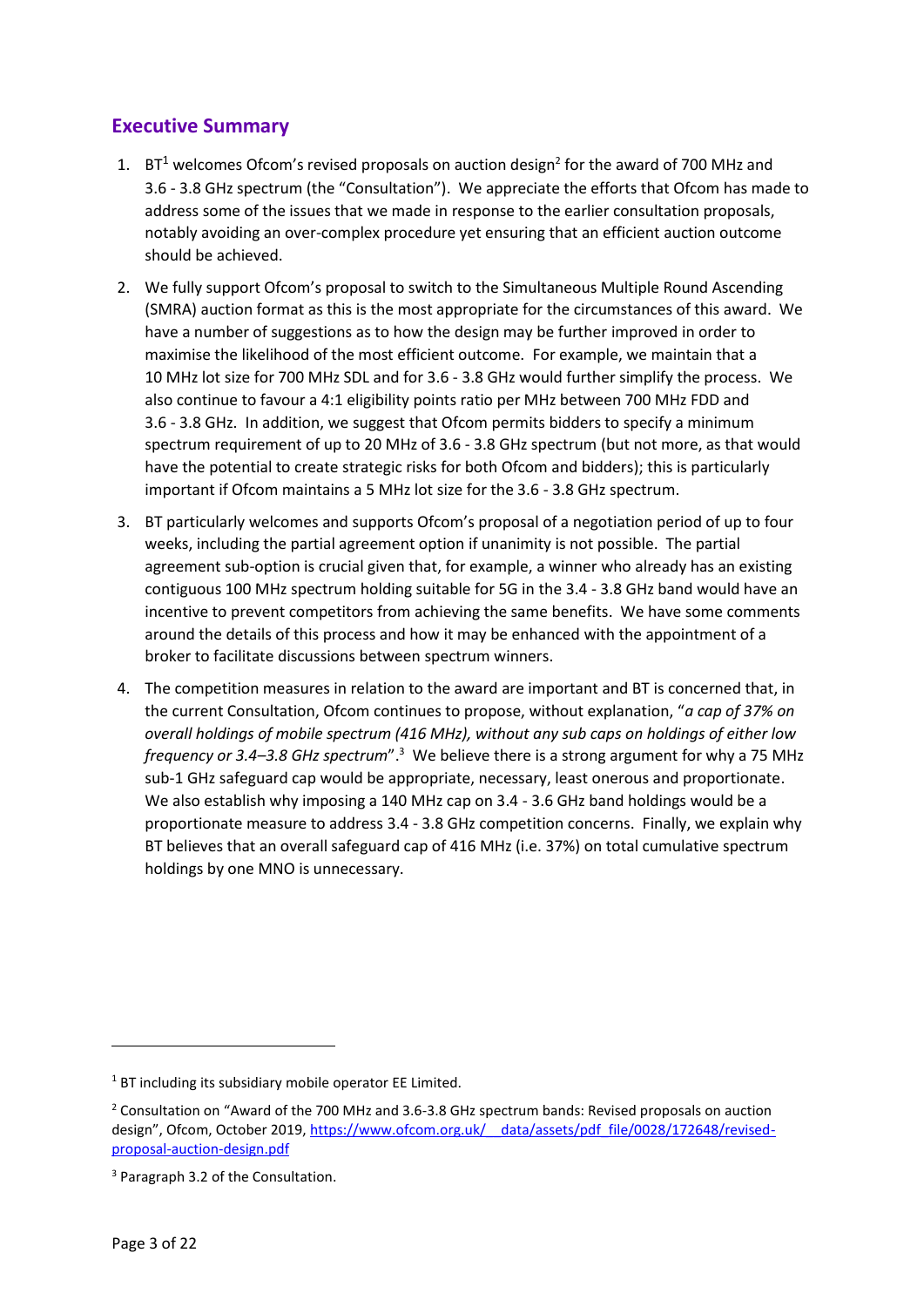# <span id="page-3-0"></span>**1 Introduction**

- 1.1 The award of 700 MHz and 3.6 3.8 GHz frequencies is an important milestone towards the wide roll out of 5G in the UK and we expect the award of this spectrum to bring benefits to UK consumers and businesses. We recognise Ofcom's various policy objectives and are generally supportive of its updated plans for auctioning this spectrum as soon as possible.
- 1.2 It is, however, important to get the details of the award right and we welcome this further opportunity to provide our views on some critical aspects of this process, including the proposed detailed rules for Ofcom's SMRA design and the proposed negotiation phase, including the partial agreement option.
- 1.3 Our response is structured largely in line with the consultation document and we have addressed the specific questions that Ofcom has posed within the relevant parts of our response.
	- In **section 2**, we have provided our views on Ofcom's proposals to use an SMRA design for this award and its detailed SMRA design proposals.
	- In **section 3**, we summarise our views on Ofcom's proposed overall safeguard cap of 416 MHz (i.e. 37%) and on (the absence of) proposed sub-caps on holdings of either low frequency spectrum or 3.4 - 3.8 GHz spectrum.
	- Finally, in **section 4** we suggest that further discussion between Ofcom and stakeholders will be important to enable Ofcom to finalise its proposals.
- 1.4 We have responded separately to the parallel consultation on the auction regulations that would give effect to Ofcom's policy proposals. Our response to that consultation addresses only the issue of whether the draft regulations achieve Ofcom's policy proposals and should not be understood as agreement to aspects of the auction design which we comment on in this response.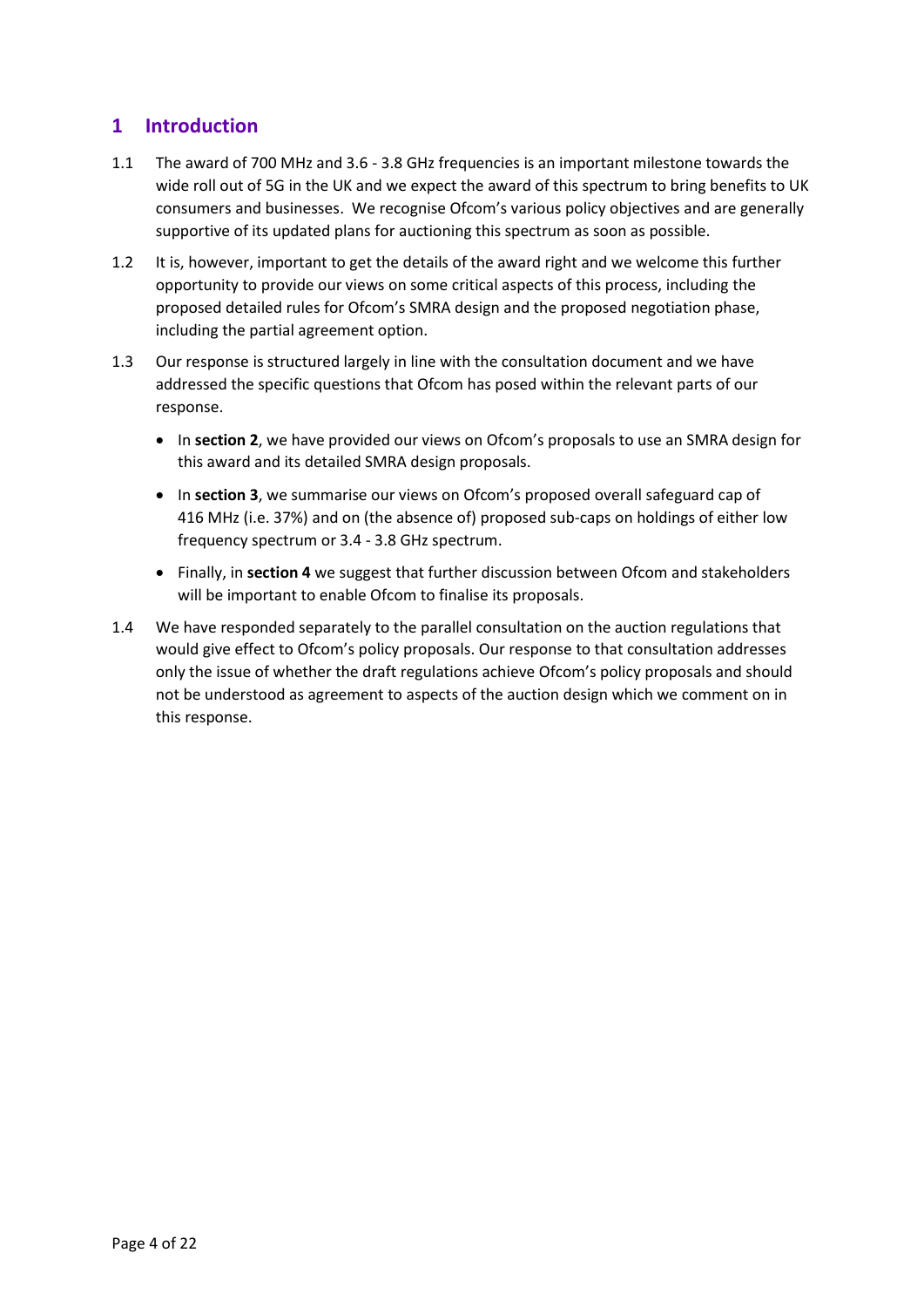# <span id="page-4-0"></span>**2 Auction design**

- *Question 1: (Section 3) Do you agree with our proposal to use an SMRA design for this award?*
- *Question 2: (Section 3) Do you have any comments on the proposed detailed rules for our SMRA design?*
- 2.1 In this section we comment on Ofcom's proposals to use an SMRA design for this award and its detailed SMRA design proposals.

# <span id="page-4-1"></span>**Auction format (SMRA)**

2.2 BT agrees that the SMRA auction format is more appropriate than the CCA format previously proposed by Ofcom. This is for the reasons Ofcom has considered and explained: in particular the benefit of simplicity and transparency, which may reduce possibilities for gaming, and enable a process that is easier to explain and which has greater certainty as to the outcome and costs compared to the CCA alternative. Even if the coverage obligations had been included in the auction, we still maintain that the SMRA would be the more suitable design: it would allow bidders to manage the key risks that they face; is considerably less complex and risky for bidders than the CCA format previously proposed by Ofcom; and is just as likely (if not more likely) to lead to an efficient outcome as the CCA format previously proposed by Ofcom.<sup>4</sup>

#### <span id="page-4-2"></span>**Lot structure**

2.3 As regards the packaging of the available spectrum, BT has the following views.

#### **700 MHz FDD**

2.4 We agree with Ofcom's proposal for six lots of  $2 \times 5$  MHz as this provides significant flexibility to bidders and is compatible with standardised equipment bandwidths

# **700 MHz SDL**

- 2.5 BT maintains that the 700 MHz SDL lot size should be 10 MHz rather than 5 MHz as proposed by Ofcom. A 5 MHz (rather than 10 MHz) lot size could encourage non-straightforward bidding; for example, by lowering the risks or costs of accidentally winning spectrum for a price driving bidder.
- 2.6 Furthermore, Ofcom's assumption that there might be a use case for 5 MHz appears to be purely speculative. We are not aware of any reference to 5 MHz use cases, whereas Telefónica<sup>5</sup> and we<sup>6</sup> have referred to 10 MHz use cases.
- 2.7 Equipment vendors need standardised carriers in order to make the development of equipment commercially viable, especially for a band as new and unfamiliar as 700 MHz SDL. Lack of complete harmonisation between Europe and APAC for the SDL in 700 MHz will result in a slower ecosystem development. Any bandwidth less than 10 MHz for 700 MHz SDL will

<sup>&</sup>lt;sup>4</sup> For a fuller explanation of why, please see section 5 of BT's response to the December 2018 consultation.

<sup>5</sup> NERA (on behalf of O2) non-confidential response to the December 2018 consultation, page 14.

<sup>&</sup>lt;sup>6</sup> BT non-confidential response to the December 2018 consultation, page 61, paragraph 5.5.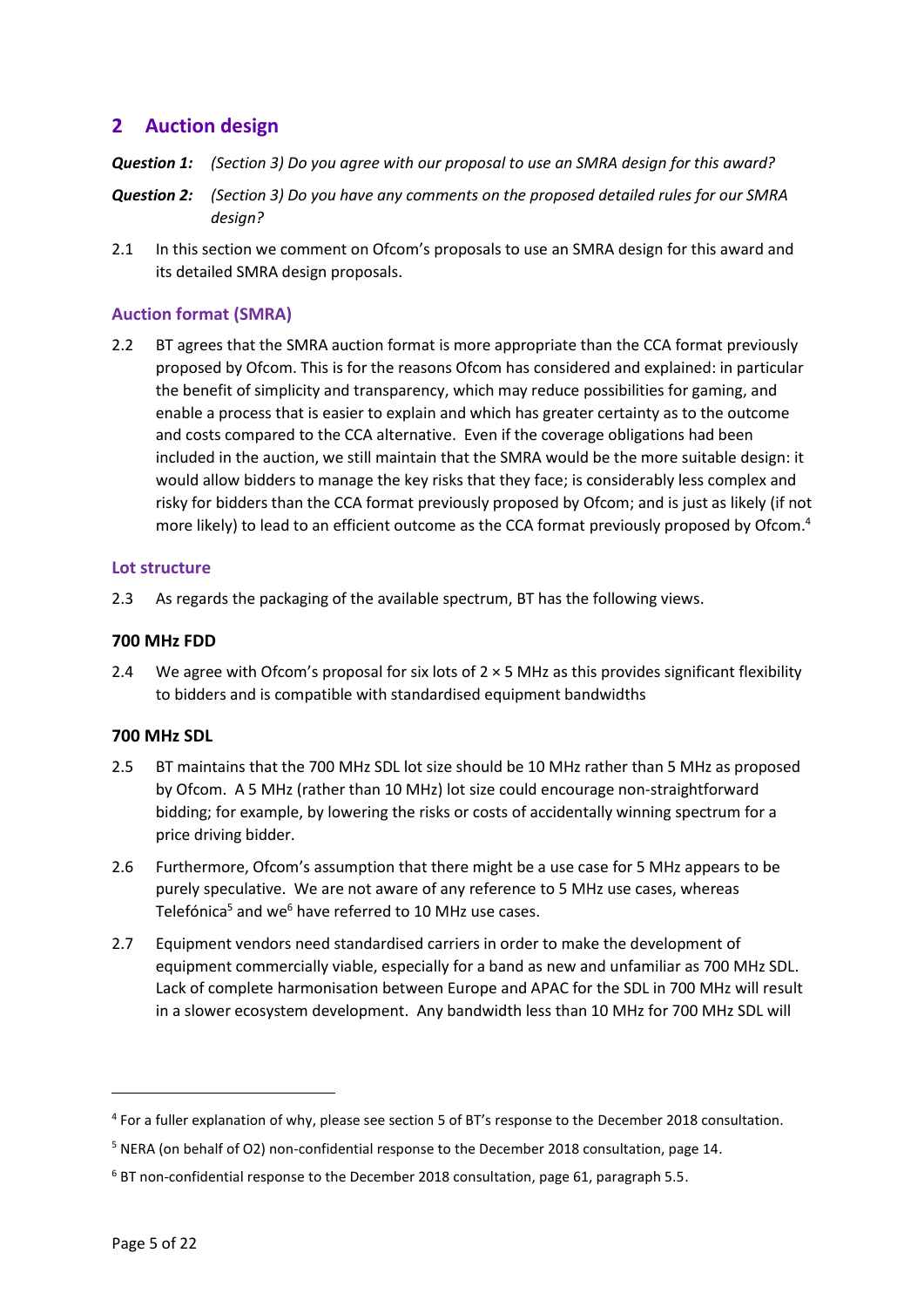not provide sufficient incentive for carriers and device manufacturers to prioritise development of the 700 MHz SDL ecosystem for UK and some of the EU states.

# **3.6 - 3.8 GHz**

- 2.8 BT maintains its view that the 3.6 3.8 GHz lot size should be 10 MHz. It is unlikely that any bidder will use 3.6 - 3.8 GHz spectrum to deploy anything other than 5G, given the strong demand for 5G spectrum use seen in previous auctions. 5G standardised carriers in this band are all multiples of 10 MHz, with the sole exception of a 15 MHz carrier. No one is likely to deploy 5G with a 15 MHz carrier and this leaves open the risk of someone else being left with 25 MHz or another odd allocation which would not support a single 5G carrier.
- 2.9 Moreover, even if some bidders do wish to deploy non-5G technologies in this band, Ofcom's reasoning that *"a bidder seeking to deploy alternative technologies that are not synchronised with 5G users in the band may require 5 MHz guard bands"*<sup>7</sup> is unconvincing because, in order to comply with the "restricted" spectrum emissions mask (in addition to adhering to the alternative frame structure), it is likely that considerably wider guard bands than 5 MHz would likely be required<sup>8</sup>.
- 2.10 Furthermore, as Ofcom recognises<sup>9</sup>, a 5 MHz lot size could encourage non-straightforward bidding, compared to a larger lot size of 10 MHz. This is because, for example, a 5 MHz lot size could reduce the risks or costs to a price driving bidder of accidentally winning spectrum it does not want. It is the risk of accidentally winning costly spectrum which dampens incentives to price drive; a 10 MHz lot size which increases this risk will encourage straightforward, nonstrategic bidding and increase the likelihood of an efficient auction outcome.

# <span id="page-5-0"></span>**Eligibility points**

- 2.11 BT agrees with Ofcom's eligibility point proposals on 700 MHz FDD and 700 MHz SDL, but we continue to favour a 4:1 eligibility point ratio per MHz between 700 MHz FDD and 3.6 - 3.8 GHz (0.5 eligibility points per 5 MHz of 3.6 - 3.8 GHz). Our concern with Ofcom's 2:1 proposed eligibility ratio is that the price per MHz of spectrum in these two bands is not equal, or even approximately equal. The use of eligibility points per MHz which do not correspond to per MHz prices creates two potential concerns for us in such circumstances.
- 2.12 Firstly,  $[%]$  $[%]$
- 2.13 Secondly, and more concerning for us, the use of an eligibility ratio which does not correspond to approximate (per MHz) prices may mean that bidders who see 700 MHz and 3.6 - 3.8 GHz as being potential (at best weak) partial substitutes for each other, but not at a 2:1 price per MHz, may have to bid for more spectrum than they really need at certain price points, in order to maintain sufficient eligibility to switch their demand into the less valuable (per MHz) spectrum if prices subsequently change in favour of such less valuable spectrum. BT does not think that bidders should have to artificially inflate their bids in order to keep open the

<sup>7</sup> Paragraph 3.30 of the Consultation.

<sup>&</sup>lt;sup>8</sup> For example CEPT **ECC Report 296** at para 4.1 mentions a 5 MHz guard band (which if needed to protect other users either side would total 10 MHz guard band requirement).

<sup>&</sup>lt;sup>9</sup> Paragraph 3.33 of the Consultation.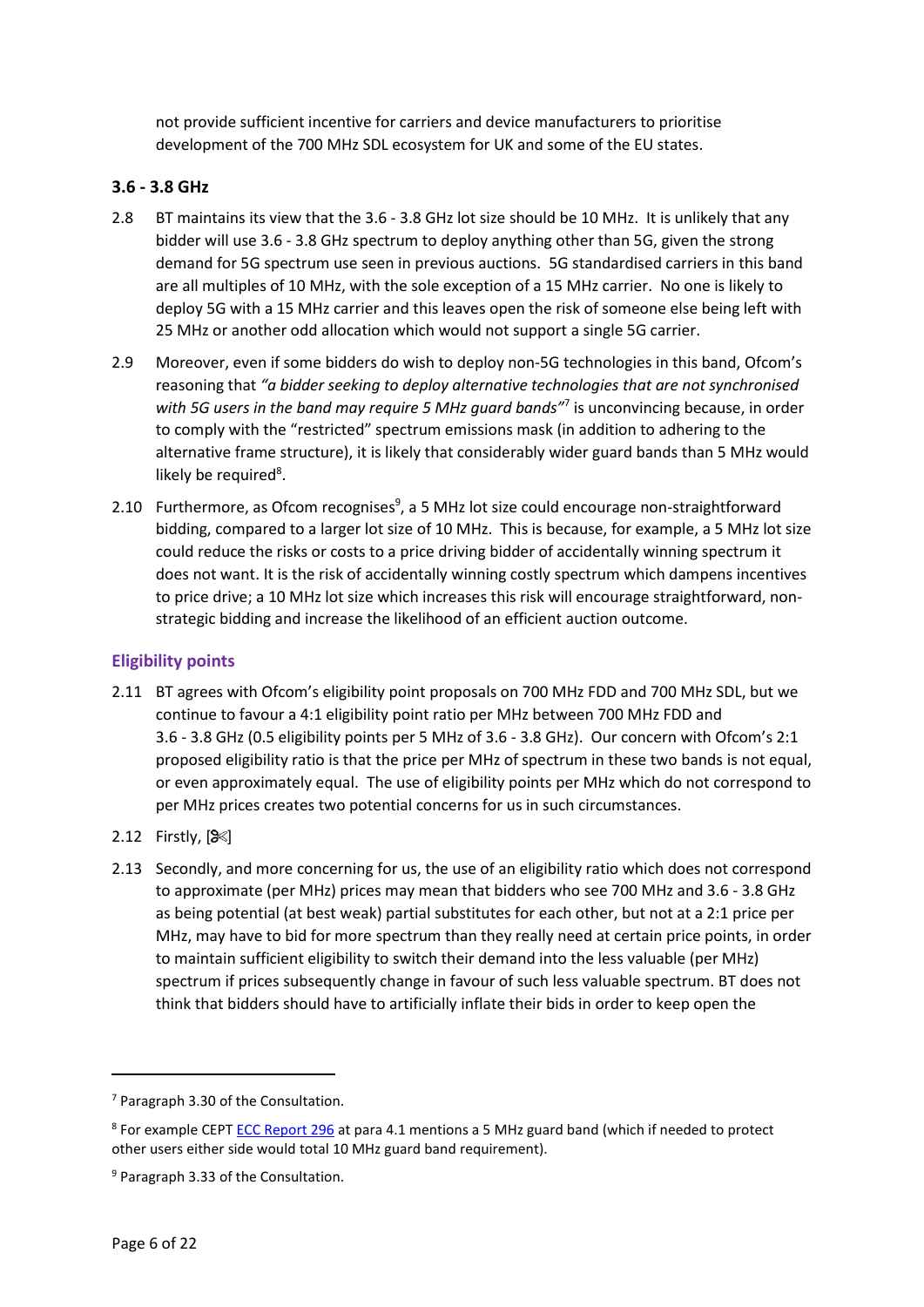possibility of switching to (at least partial) substitutes later on. Our proposed ratio would allow more straightforward and flexible bidding without distorting bidding in earlier rounds.

# <span id="page-6-0"></span>**Waivers, withdrawals and minimum requirement**

#### **Waivers**

- 2.14 BT agrees with Ofcom's proposal to allow each bidder 3 waivers. We think this strikes the right balance between (i) discouraging non-straightforward bidding and (ii) managing risk in exceptional circumstances, such as a fire alarm.
- 2.15 However, contrary to Ofcom's claim in paragraph 3.76 of its consultation, we do not think the presence of waivers will make a material difference in helping bidders to manage aggregation risk. Waivers can only be used by bidders sparingly, due to the limited availability of them and the need to save at least some of them for technical issues, fire alarms and so on. Therefore, to assist bidders with managing aggregation risk, we continue to believe that Ofcom should allow bidders to specify a minimum requirement of up to 20 MHz for the 3.6 - 3.8 GHz, as explained below.

#### **Withdrawals**

2.16 In the context of our other requirements being met, BT agrees with Ofcom's proposal of not having any withdrawals. This is for all the reasons Ofcom has considered and explained: in particular the risk of strategic bidding and unsold spectrum; for example, if a bidder bids in one category with the sole intent of pushing up prices before leaving that category altogether, potentially leaving spectrum unsold which, absent the option to withdraw, would have been won by another bidder.

#### **Minimum requirement**

- 2.17 BT previously suggested that bidders should have the option to specify a minimum spectrum requirement of up to 20 MHz (2 lots) of 700 MHz spectrum and up to 20 MHz of 3.6 - 3.8 GHz spectrum if they choose to (but not more, as that would have the potential to create strategic risks for both Ofcom and bidders).
- 2.18 The reason for this is to help bidders manage in-band aggregation risk, a risk that applies to all bidders and which could lead to an inefficient outcome. The purpose of the minimum requirement would be to protect all bidders from being stranded with a quantity of spectrum which is below a usable threshold. When considering the likely applications and equipment availability, and the fact that the 3.6 - 3.8 GHz assignments (absent trading) would, for all operators except H3G, be a second carrier isolated from the existing 3.4 GHz assignments, we consider this to be particularly important for all bidders for the 3.6 - 3.8 GHz band. On consideration of these same factors in relation to the 700 MHz band, we would prefer the option to specify a minimum requirement for 700 MHz FDD spectrum, but we see this as less important than for the 3.6 - 3.8 GHz band.
- 2.19 For the 3.6 3.8 GHz spectrum, BT's strong preference would be to have a single contiguous assignment of all the spectrum in the 3.4 - 3.8 GHz band so that it could deploy a single 5G carrier utilising all of its assigned spectrum (ideally  $[8<sup>g</sup>]$  $[8<sup>g</sup>]$ ). If Ofcom were to create rules to guarantee this, BT would be content for there to be no minimum spectrum requirement in the 3.6 - 3.8 GHz band, provided that the lot size was (at least) 10 MHz. If, on the other hand, there were any material risk that BT's spectrum holdings across the 3.4 - 3.8 GHz band might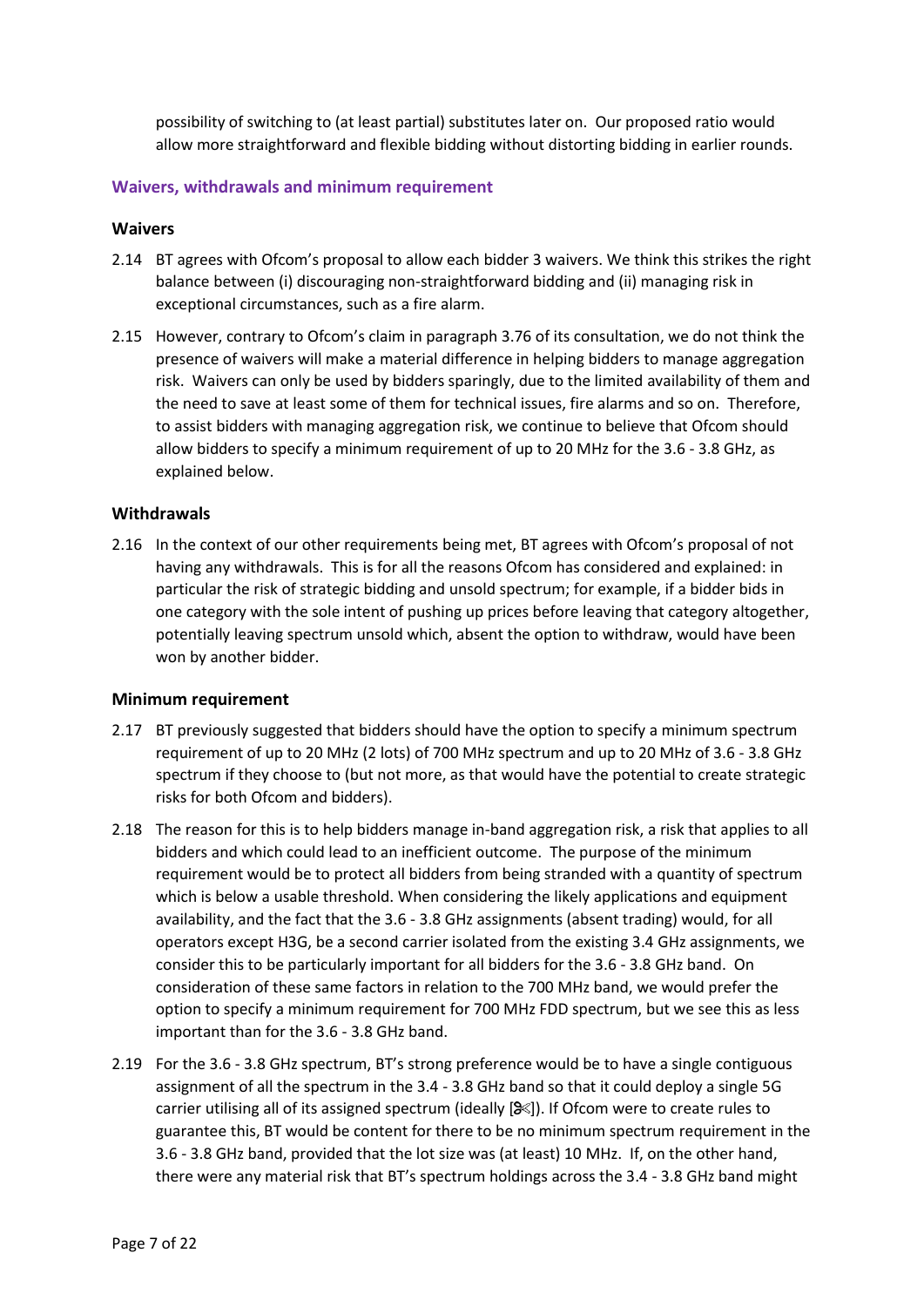remain fragmented (which there is, even with a negotiation phase), BT would have a requirement for at least  $[8 \times]$  $[8 \times]$  of spectrum in the 3.6 - 3.8 GHz sub-band in order to be able to deploy a meaningful second carrier if necessary: BT can see little value in deploying a second carrier in the 3.6 - 3.8 GHz band of less than  $[%].$  $[%].$   $[%]$ .

- 2.20 We are of the view that, at the level of minimum requirement we are proposing (up to 20 MHz), any risk of price driving is very low. To explain why, it seems to us that there are two possible ways in which the option to specify a minimum spectrum requirement might influence price driving behaviour: (i) if it were somehow to allow a potential price driving bidder to be more certain that other bidders would outbid it; or (ii) if it were somehow to allow a potential price driving bidder to reduce the risk that its bid (or a part of it) would win.
- 2.21 With regards to (i), if anything we think the incentive works the other way. As discussed above, price driving is more likely if the 'price driver' expects other bidders to outbid it (because its strategy is to drive prices up without winning the spectrum). If bidders find themselves standing high bidder for a quantity which is insufficient for their usage requirements, then they are more likely to continue to bid. Therefore, all else equal, price driving becomes more likely because the risk of driving and not being outbid is lower.
- 2.22 With regards to (ii), as discussed above, price driving is deterred if there is a high risk of inadvertently winning. Therefore, in order not to be deterred, a price driver specifying a 20 MHz minimum requirement would need to believe that the risk of inadvertently winning 20 MHz was low, because the likelihood of being outbid was high. However, if the likelihood of being outbid for 20 MHz is high, then the likelihood of being outbid for a slightly lesser amount, say 10 MHz, must also be high. This, in turn, implies that the risk of being stranded with 10 MHz is already low; and that a minimum spectrum requirement, therefore, does not make price driving more attractive (by removing this stranding risk).
- 2.23 Therefore, we are of the view that, at the level of minimum requirement we are proposing (20 MHz), any risk of price driving is very low. When balanced against the very high benefit of bidders not being left with small/unusable quantities of spectrum which would not be an efficient outcome, we strongly believe that a minimum spectrum requirement of up to 20 MHz is necessary.
- 2.24 If Ofcom insists on not providing for any level of minimum spectrum requirement then, to help bidders manage in-band aggregation risks, we strongly believe that Ofcom should at least adopt 10 MHz lot sizes for 3.6 - 3.8 GHz as we have proposed.

#### <span id="page-7-0"></span>**Round price increments**

- 2.25 In advance of the auction, Ofcom should specify a range for the round price increment percentage, or at least a maximum percentage increment, to enable bidders to plan and prepare for when key decisions are likely to be required and to inform governance.
- 2.26 [ $\%$ ]. For the upcoming 700 MHz and 3.6 3.8 GHz auction, we would welcome round price increments of no more than 5%. We do not think this will unduly prolong the auction.

# <span id="page-7-1"></span>**Information policy**

2.27 BT continues to believe that Ofcom should reveal more precise information about demand to all bidders after each round of the principal stage.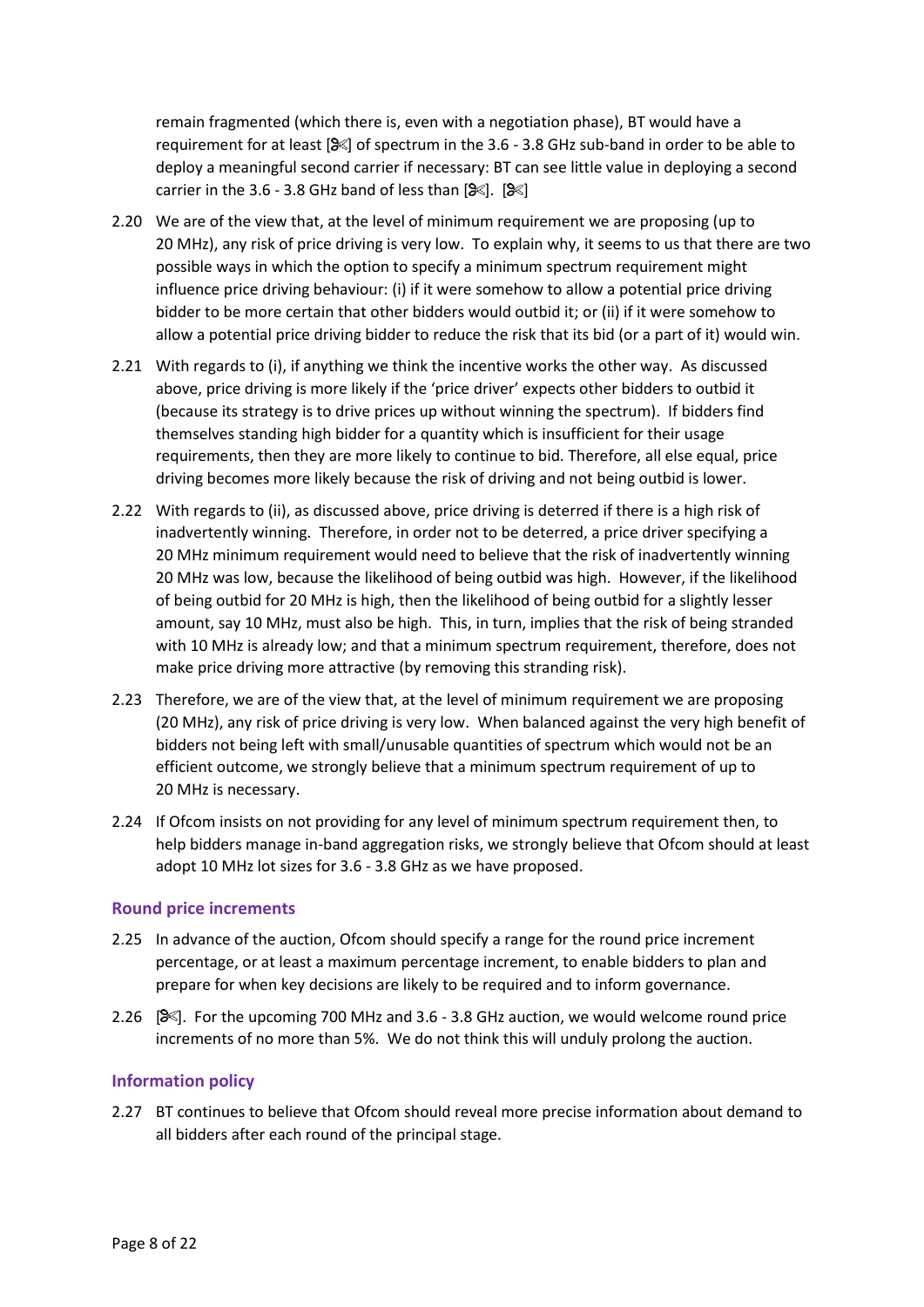- 2.28 BT notes in particular that Ofcom's proposed auction design will allow a partial standing high bidder to gain extra information about excess demand which is not available to other bidders, in particular towards the end of the auction. This is because a partial standing high bidder will know how many of their bids did not become standing high bids, and hence the exact amount of excess demand assuming that all other bidders became full standing high bidders – which is very likely to be the case towards the end of the auction – whereas other bidders will only know the level of excess demand rounded up to the next 20 MHz.
- 2.29 To resolve this asymmetry of information, Ofcom should make the same information on aggregate excess demand available to all bidders, by sharing the **exact** aggregate excess demand with all bidders after each round of the principal stage.
- 2.30 In addition, as noted in our response to the December 2018 consultation, BT believes Ofcom should consider revealing, after each round, the identity of the standing high bidders in each band and the number of lots on which each is a standing high bidder. Despite what theoreticians might like to believe, the practical reality is that an operator's valuation for spectrum depends not only on the spectrum that it might acquire, but also on the spectrum that its competitors might acquire (because relative spectrum holdings can affect an operator's competitiveness in downstream markets). One of the main advantages of a multiround auction process is supposed to be a reduction in uncertainty through the regulated sharing of demand and value information.
- 2.31 Overly limiting the quantity and quality of information that is revealed to bidders during a multi-round auction process has the potential to significantly undermine the quality of the result. In practice, if no or very little information is provided to bidders during the auction, bidders engage in guessing what other bidders are active on and make bid decisions partially on the basis of these guesses. Where their guesses turn out to be wrong, there is significant risk of inefficient spectrum assignment.
- 2.32 Ofcom is already proposing a number of other measures to reduce incentives for bidders to engage in strategic bidding, such as no availability of withdrawals, limited availability of waivers and so on. Given the existence of these proposed measures to combat strategic bidding, we believe Ofcom's proposed information policy is overly cautious when considered against the benefits of symmetry of information between all bidders, improved value estimates and more efficient spectrum allocation, ultimately benefitting consumers.
- 2.33 In summary, we believe that Ofcom should at least inform all bidders of the **exact** aggregate demand after each round, especially since this information is already available to partial standing high bidders towards the end of auction. It should also consider revealing, after each round, the identity of the standing high bidders in each band and the number of lots on which each is a standing high bidder.

# <span id="page-8-0"></span>**'Small winner' restriction**

- 2.34 We support Ofcom's proposal to restrict the assignment round options available to winners of small spectrum packages to the edges of the 3.6 - 3.8 GHz band. It helps to address the risk of strategic bidding and it improves the likelihood of trades across the wider 3.4 - 3.8 GHz band between winners of larger blocks.
- 2.35 We agree that Ofcom must consider the risk of strategic bidding to prevent competitors from acquiring sufficient new spectrum to support the widest 5G carriers, or to impede other MNOs achieving this objective through spectrum trading. For example, H3G would need only to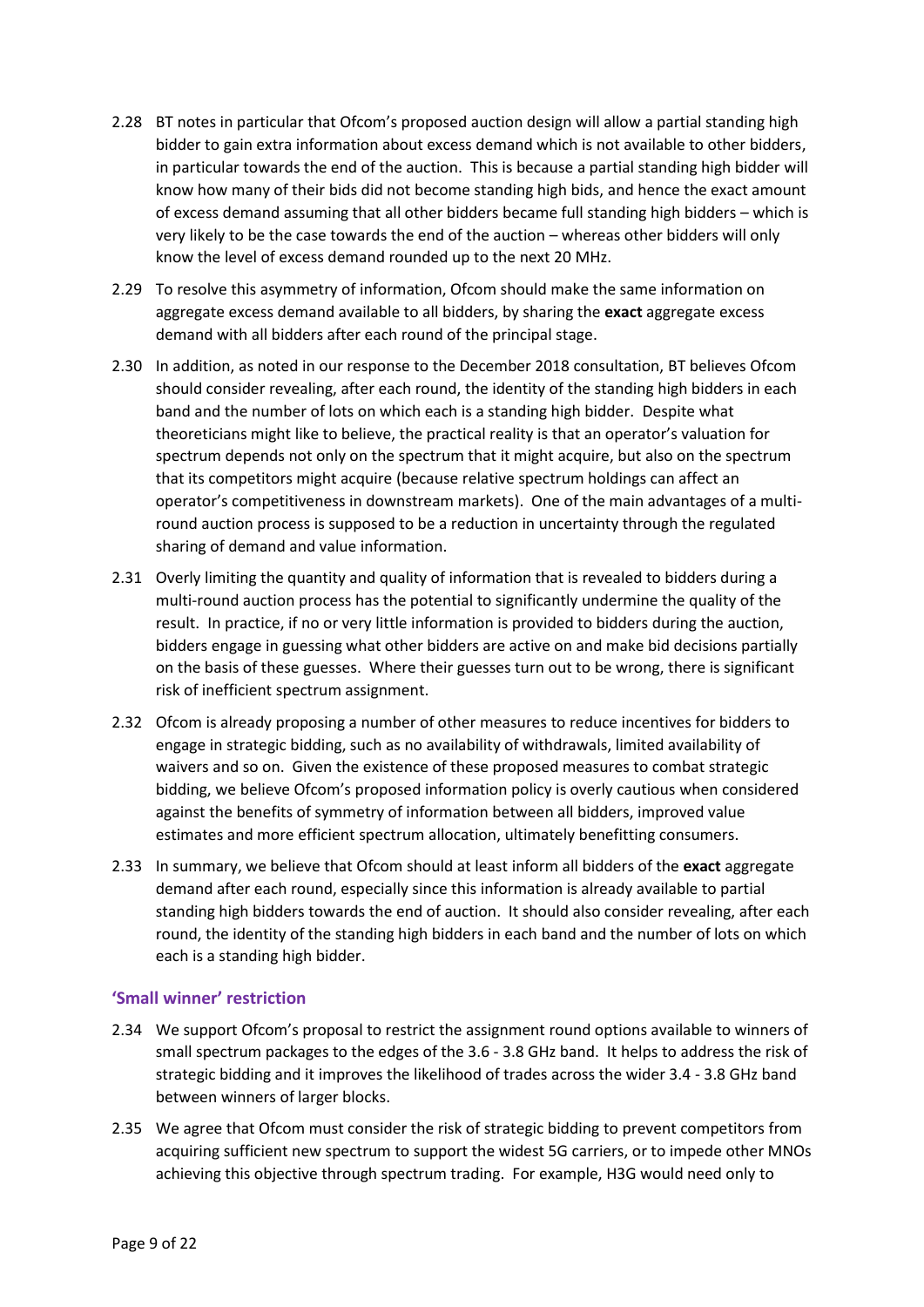acquire a small new allocation positioned away from their existing holding but not at the top of the band to make defragmentation of the band by trading even more problematic than it is already today. Absent Ofcom's proposal to restrict the options available to winners of small spectrum packages this would be entirely possible. Consider for example the outcome in [Figure 2.1](#page-9-1) below.

#### <span id="page-9-1"></span>**Figure 2.1 Illustrative example auction outcome where H3G is eligible to bid for new spectrum**

| $\leftarrow$ Existing assignments 3410 – 3680 MHz $\longrightarrow$ Awarded 3680-3800 MHz |                  |       |                    |                            |                          |  |                             |  |  |  |
|-------------------------------------------------------------------------------------------|------------------|-------|--------------------|----------------------------|--------------------------|--|-----------------------------|--|--|--|
| VF'<br>50MHz                                                                              | H3G TEF<br>40MHz | 40MHz | <b>RT</b><br>40MHz | H <sub>3</sub> G<br>100MHz | L 30MHz <b>Y</b> 40MHz N |  | Unsold 5Mz<br>-Op3<br>40MHz |  |  |  |

- 2.36 In this illustrative example, H3G wins just 5 MHz, likely leaving 5 MHz unsold as there would be little value for this spectrum to other bidders. Another similar example would be where H3G wins just 10 MHz and all other spectrum is sold.
- 2.37 The important point we are illustrating in this example is that H3G's small new allocation would be obtained by them at relatively low cost (as it is 1 or 2 lots only). Given the inability to use more than 100 MHz on a single carrier, H3G might see little value in securing a location next to their existing spectrum through their assignment bid. There may be a higher incentive to secure a location which prevents others from trading existing and new spectrum to secure contiguous assignments (in effect a 'ransom strip'). By creating such a barrier to exchanges/trades, other operators would be prevented from securing wide contiguous bandwidths thereby matching the advantage that H3G already enjoys following Ofcom's decision to vary its existing 3.6 GHz licence.
- 2.38 Ofcom proposes that packages of 20 MHz or less be restricted to assignment bids for slots at the edge of the band. We see 20 MHz as a suitable threshold above which spectrum would be likely to be relevant to trades (which can potentially resolve fragmentation issues). We agree, therefore, that the criteria should be "*20 MHz or less*" rather than "*less than 20 MHz*", as this should avoid creating an obstacle or strategic opportunity to prevent trades to achieve contiguity. A 20 MHz package is also more likely to be a winning auction outcome than 15 MHz, given that it is highly unlikely that other bidders will seek multiples of 5 MHz rather than 10 MHz (as mentioned above). The "20 MHz or less" threshold is even more important if Ofcom were to adopt our suggestion above to use 10 MHz rather than 5 MHz sized lots in the 3.6 - 3.8 GHz band, since bidders who are intent on impeding agreements by others may be more likely to bid for 20 MHz if they cannot bid for 15 MHz, but the rule would allow winners of larger blocks to proceed with potential trades.

# <span id="page-9-0"></span>**Negotiation phase**

2.39 We strongly support Ofcom's proposal of a negotiation phase of up to four weeks, including the partial agreement option. The relative position of spectrum winners within the 3.6 - 3.8 GHz band could be an important precursor to potential post auction spectrum trades across the wider 3.4 - 3.8 GHz band, enabling potential defragmentation of the wider 3.4 - 3.8 GHz band. We consider that the short extension to the duration of the auction is of minor consequence when considered against the significant performance and efficiency gains that would arise from potential wider band defragmentation, to the ultimate benefit of UK consumers.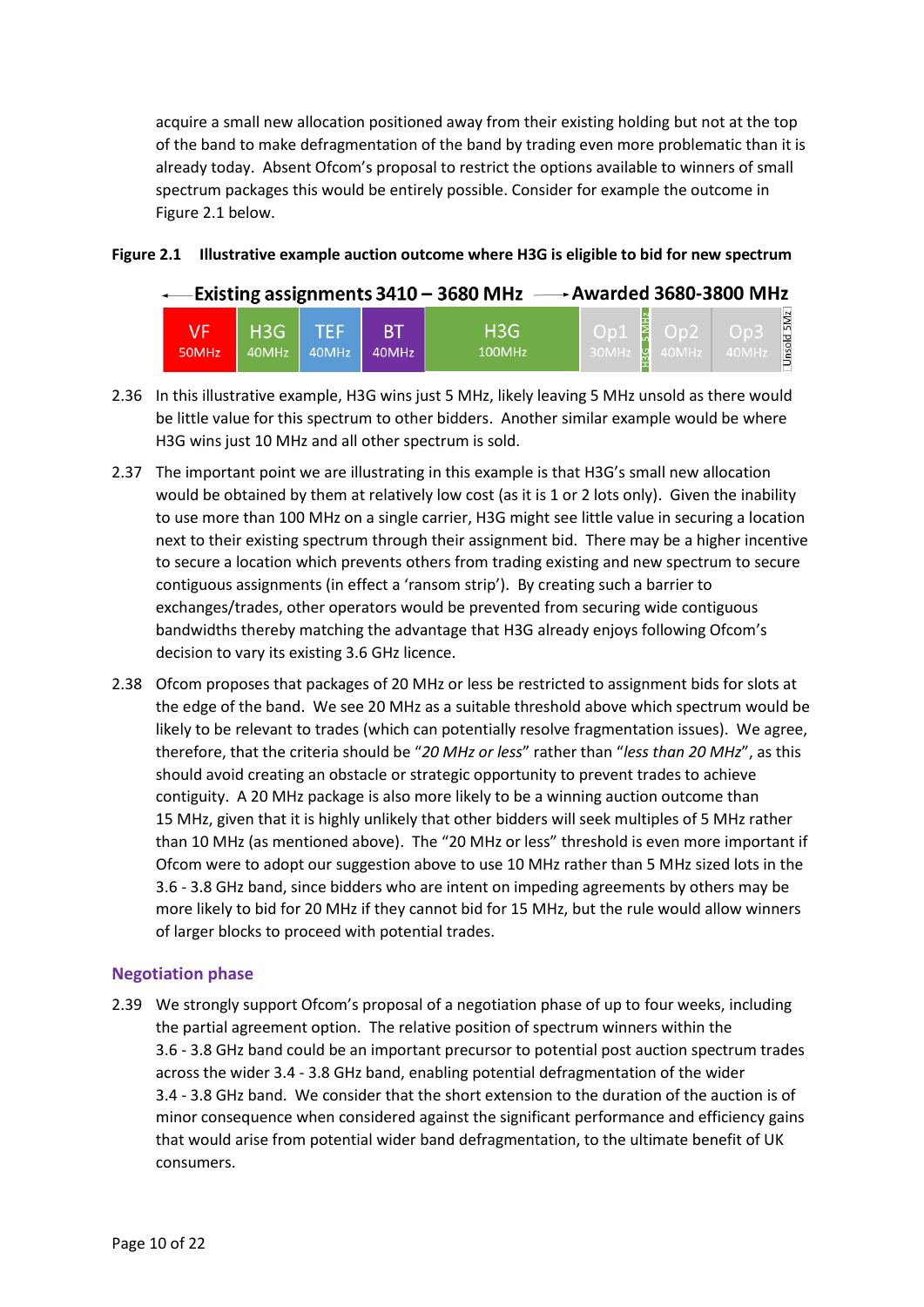- 2.40 Given the potential challenges of reaching unanimous agreement, BT considers it essential that Ofcom includes the sub-option to pursue partial agreements if unanimous agreement cannot be achieved. Such agreements would still deliver substantial benefits and the availability of this sub-option may even increase incentives to reach unanimous agreement. The partial agreement sub-option is crucial given that, for example, a winner who already has an existing contiguous 100 MHz spectrum holding suitable for 5G in the 3.4 - 3.8 GHz band would have an incentive to prevent competitors from achieving the same benefits.
- 2.41 The "partial agreement" option is fair in that all potential winners of 3.6 3.8 GHz spectrum would have the opportunity to reach such an agreement. In any case, any parties that do not join an agreement can – unlike the parties to an agreement, whose assignment bids become zero – influence their position within the new spectrum. The inclusion of the partial agreement option is important to prevent any party from vetoing or obstructing agreements that could facilitate defragmentation. If there are any concerns with allowing partial agreements then the answer is surely to work constructively to be part of an agreement, and in this sense the inclusion of the partial agreement option is a positive measure to encourage unanimous agreement.  $[$
- 2.42 In the spirit of reaching agreement, we don't think winners of small packages should be able to obstruct defragmentation for other bidders. We therefore agree with Ofcom's proposals at paragraph 2.55 of its June 2019 consultation concerning the assignment of winners of small packages which are not part of a partial agreement. In other words, we agree with Ofcom's proposal that, under the partial agreement sub-option, winners of 20 MHz or less who are not party to any successful negotiations would need to be placed at the edge of the band.
- 2.43 It is also possible that even though unanimous agreement is not reached in the initial period set aside for that purpose, such agreement is reached in the additional period allowed for the partial agreement negotiation. In this scenario the rules should provide that such agreement is accepted and assignment bids are not used.
- 2.44 Overall, we think the inclusion of a negotiation phase permitting partial agreement is crucially important to achieving defragmentation which will ultimately benefit consumers. However, in the unlikely event that Ofcom does not to proceed with its partial agreement sub-option, then we strongly feel that Ofcom's unanimous agreement sub-option should be amended so that, if all winners other than those on small packages (defined as 20 MHz or less) can agree on their relative assignment positions, this should be deemed as unanimous agreement and those on small packages will be positioned at the edge of the band.
- 2.45 Finally, as outlined in our response to the auction regulations, we see value in appointing an independent broker to facilitate the negotiation period discussions between the winners and to organise a framework for that in advance of the auction. Ofcom could play a valuable role in facilitating any such preparatory work, for example in running tenders in advance of the auction so that a suitable candidate could be confirmed by the parties who have opted in to the negotiation phase.

# <span id="page-10-0"></span>**Publishing 3.6 - 3.8 GHz assignment stage bid data**

2.46 BT agrees with Ofcom's proposal to not publish the 3.6 - 3.8 GHz assignment stage data. This is for all the reasons Ofcom has considered and explained, in particular the possibility that the publication of any assignment stage bid data for 3.6 - 3.8 GHz could affect post-auction trades, for example by revealing further information about bidders' valuations for specific frequency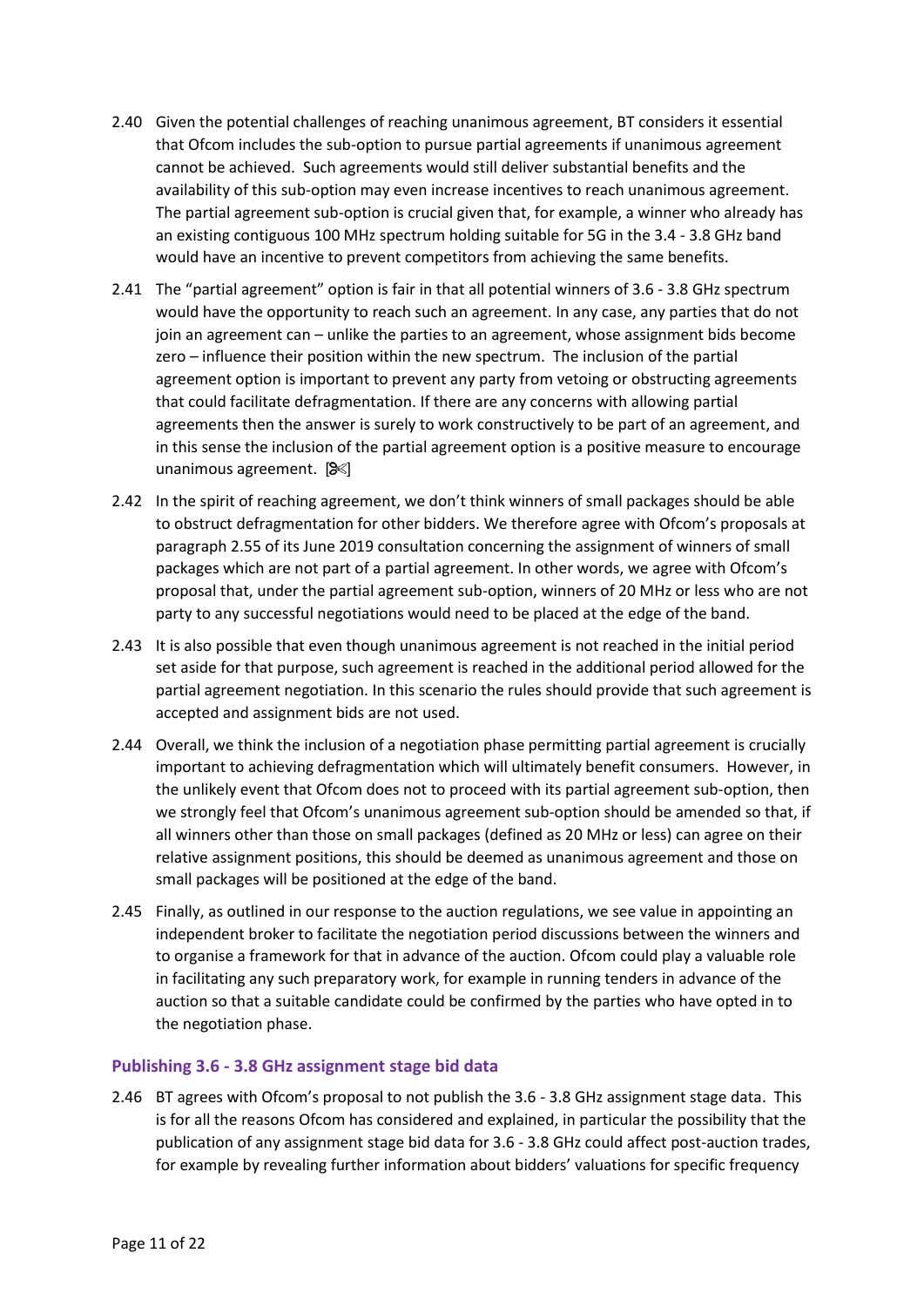locations. As Ofcom recognises<sup>10</sup>, it would be concerning if publishing information on assignment bids were to adversely affect or undermine future commercial trading negotiations, and thereby reduce the likelihood of successful trades which support defragmentation of holdings within the 3.4 - 3.8 GHz band.

### <span id="page-11-0"></span>**Reserve prices**

#### **700 MHz FDD**

- 2.47 Ofcom says that it proposes to set reserve prices that are "*materially lower than our benchmarks for possible market value*". <sup>11</sup> However, the **upper limit** of Ofcom's proposed range for the reserve price for 700 MHz FDD (£240m) is virtually identical to the auction outcome in another one of Ofcom's benchmarks, Finland (£241m), without any downward adjustment i.e. the **upper limit** of Ofcom's proposed range is **not materially lower** than Ofcom's benchmarks.
- 2.48 Therefore, in BT's view, the reserve price for 700 MHz FDD spectrum should be set much closer to Ofcom's proposed **lower limit** (£100m) than to Ofcom's proposed **upper limit** (£240m), if Ofcom is to comply with its own objectives.

#### **700 MHz SDL**

2.49 For 700 MHz SDL spectrum, BT is content with Ofcom's proposed reserve price of £1m per 5 MHz (equal to £2m for each of our proposed 10 MHz lots).

#### **3.6 - 3.8 GHz**

- 2.50 Ofcom proposes to set a reserve price of between £15m and £25m per 5 MHz of spectrum in the 3.6 - 3.8 GHz band. It uses market prices in the UK's 3.4 - 3.6 GHz band as a benchmark, and goes on to say it considers this to be "*the most reliable benchmark, as the bands are very similar and using a UK benchmark instead of international benchmarks for this band allows us to accommodate UK-specific market characteristics, meaning that fewer adjustments are necessary*". 12
- 2.51 However, the 3.4 3.6 GHz auction in 2018 was conducted in an environment of limited available spectrum suitable for 5G (an average of 37 MHz per MNO) as Ofcom choose not to award the full band in a single auction. Ofcom's statement on UK Broadband's Annual Licence Fees rejects the presence of artificial scarcity in the 3.4 - 3.6 GHz auction on the grounds that there was a "*clear expectation at the time of the 2018 auction that [it] intended to make*  3.6 GHz spectrum available for mobile use<sup>"13</sup>. However, in our view, at the time of the auction the timing and the circumstances of any future 3.6 - 3.8 GHz auction was highly uncertain.

 $\overline{\phantom{a}}$ 

<sup>10</sup> Paragraph 3.143 of the Consultation.

<sup>&</sup>lt;sup>11</sup> Paragraph 3.147 of the Consultation.

<sup>12</sup> Paragraph 3.159 of the Consultation.

<sup>13</sup> Paragraph A1.37a of Ofcom's statement on "Annual Licence Fees for UK Broadband's 3.4 GHz and 3.6 GHz spectrum", Ofcom, June 2019, https://www.ofcom.org.uk/ data/assets/pdf file/0013/151231/statement[annual-licence-fees-uk-3.4-ghz-and-3.6-ghz-spectrum.pdf](https://www.ofcom.org.uk/__data/assets/pdf_file/0013/151231/statement-annual-licence-fees-uk-3.4-ghz-and-3.6-ghz-spectrum.pdf)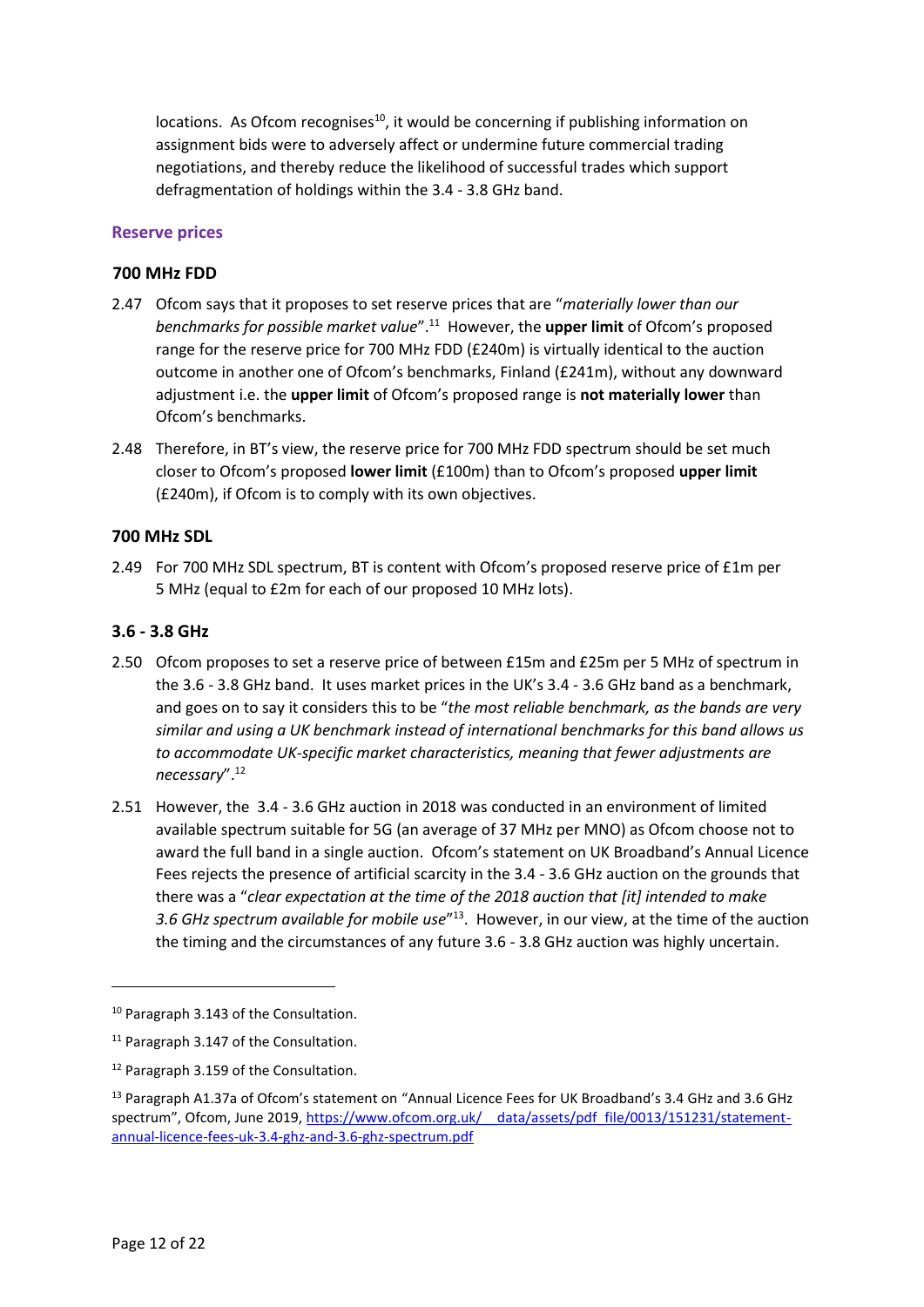Therefore, in our view the 3.4 - 3.6 GHz auction was conducted in an environment of artificial scarcity which could have led to an "artificial scarcity premium".

- 2.52 In addition, at the time, acquiring 3.4 3.6 GHz spectrum was the only way an MNO could be sure of having an opportunity to be the "first to 5G" or even launch 5G in a similar timeframe to its UK competitors. Ofcom's statement on UK Broadband's Annual Licence Fees dismisses<sup>14</sup> the possibility of a clear first-mover advantage for 5G on the grounds that: (i) there would be limited uptake of 5G services in 2019, (ii) the impact of being first to 5G on long-term market share appears to be unclear and (iii) 3.4 GHz spectrum value reflects a period of delayed usage. [\[](https://www.google.co.uk/url?sa=i&rct=j&q=&esrc=s&source=images&cd=&ved=2ahUKEwjasLiOn9HcAhWDa1AKHVRwBS0QjRx6BAgBEAU&url=https%3A%2F%2Fwww.onlinewebfonts.com%2Ficon%2F369&psig=AOvVaw3dpp7_cdTqL5j9rx2zKYi6&ust=1533398062895537) $\mathcal{S}$ ] Therefore, in our view there was a "first-mover-advantage premium" that applied to the 3.4 - 3.6 GHz spectrum auctioned in 2018, which is unlikely to apply to the 3.6 - 3.8 GHz spectrum auctioned in 2020.
- 2.53 We have indicated the combined "premium" paid for 3.4 3.6 GHz spectrum by MNOs during the 2018 auction, relative to the trend implied by other bands, in the chart below.



**Figure 2.2 UK absolute spectrum value reference points since 2010**

- 2.54 The price of 3.4 3.6 GHz spectrum auctioned in 2018 might significantly exceed the price of 3.6 - 3.8 GHz spectrum auctioned in 2020, due to both the "artificial scarcity premium" and the "first mover advantage premium".
- 2.55 We are concerned that Ofcom's proposed range of reserve prices for 3.6 3.8 GHz spectrum, which are based on market prices for 3.4 - 3.6 GHz prices, may therefore be set too high. Price discovery could be impeded, or spectrum could go unsold, if it turns out that Ofcom's estimate of market value for 3.6 - 3.8 GHz spectrum is significantly wrong.

<sup>14</sup> Paragraph A1.37b of Ofcom's statement on "Annual Licence Fees for UK Broadband's 3.4 GHz and 3.6 GHz spectrum", Ofcom, June 2019, https://www.ofcom.org.uk/ data/assets/pdf file/0013/151231/statement[annual-licence-fees-uk-3.4-ghz-and-3.6-ghz-spectrum.pdf](https://www.ofcom.org.uk/__data/assets/pdf_file/0013/151231/statement-annual-licence-fees-uk-3.4-ghz-and-3.6-ghz-spectrum.pdf)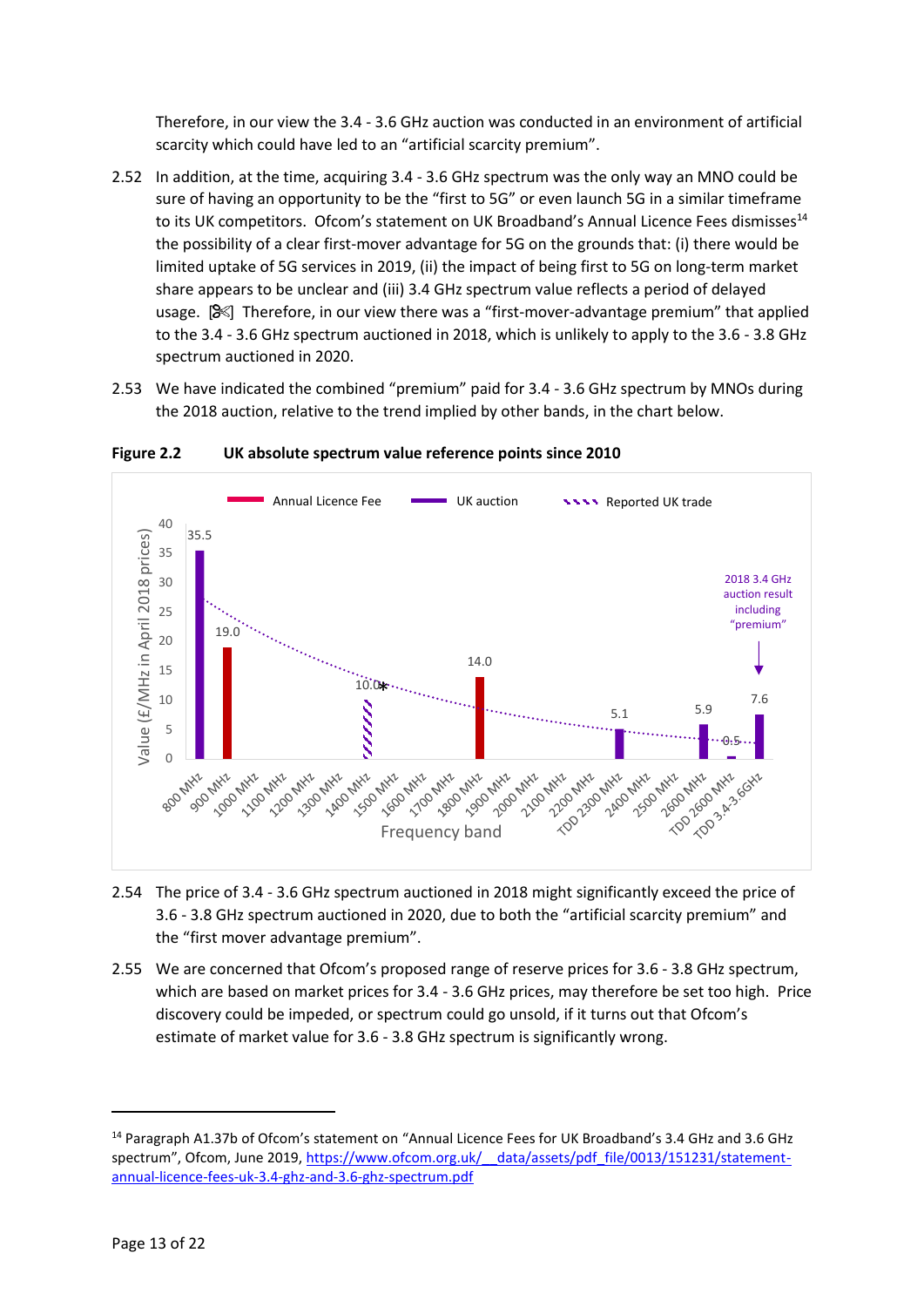2.56 We therefore maintain that Ofcom needs to adopt a reserve price for 3.6 - 3.8 GHz spectrum which is much closer to the reserve prices used in the 3.4 - 3.6 GHz auction last year.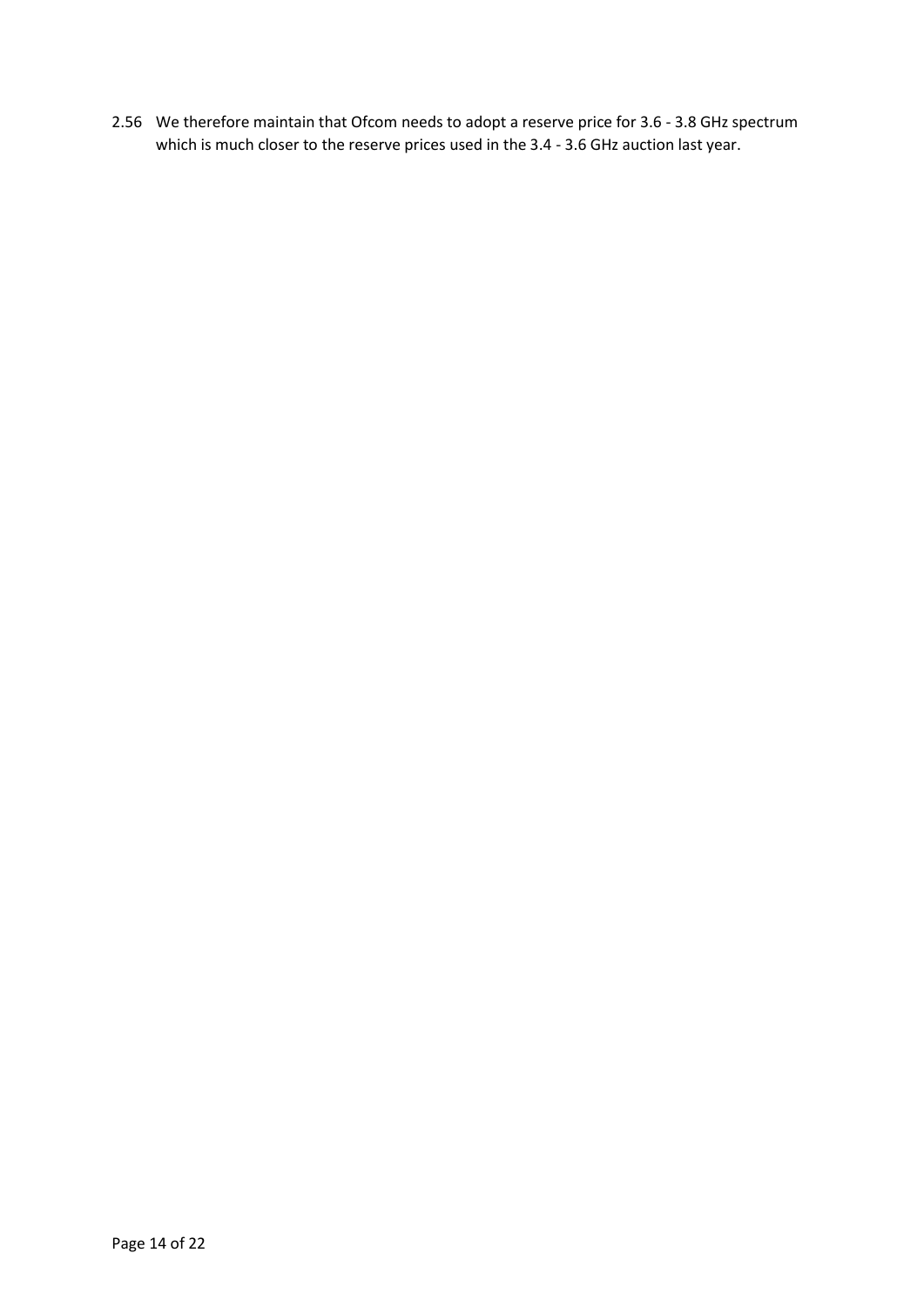# <span id="page-14-0"></span>**3 Competition assessment**

**Question 3:** (Section 3) Do you have any other comments you wish to make on our proposals for this award?

- 3.1 In the Consultation, Ofcom continues to propose, without explanation, *"a cap of 37% on overall holdings of mobile spectrum (416 MHz), without any sub caps on holdings of either low frequency or 3.4–3.8 GHz spectrum"*. 15
- 3.2 In this section, we therefore summarise our views on Ofcom's proposed overall safeguard cap of 416 MHz (i.e. 37%) and on (the absence of) proposed sub-caps on holdings of either low frequency spectrum or 3.4 - 3.8 GHz spectrum.
- 3.3 This section is a summary of our position. Our full position can be found in BT's response to the December 2018 consultation.<sup>16</sup>

# <span id="page-14-1"></span>**700 MHz band competition concerns**

# **The risk that very asymmetric shares in low frequency spectrum would weaken competition**

- 3.4 An assessment of the likely harm to competition from very asymmetric sub-1 GHz spectrum shares in the 700 MHz and 3.6 - 3.8 GHz auction must be based on a forward-looking approach.
- 3.5 Within this assessment a key question for Ofcom is whether promoting static efficiency objectives (awarding spectrum to the bidder(s) with the highest valuation(s)) should be balanced with competition objectives to support innovation, choice and value for consumers.
- 3.6 BT considers that Ofcom's analysis of what matters most for competition and consumers, as per its December 2018 consultation, is mistaken on a key point. Ofcom believes that demand for data intensive services, such as streaming, is not as important to consumers as basic coverage supporting less-data intensive services such as internet browsing without streaming and voice services. Our experience indicates that customers want mobile data services, with speeds of at least 2 Mbps, and they want it indoors and outdoors. There is compelling evidence to support this:
	- Consumer research (including Ofcom's) demonstrates that consumers want reliability and consistency in the mobile data service they pay for including using data indoors and outdoors. In other words, consumers want seamless connectivity.<sup>17</sup>

 $\overline{a}$ 

<sup>&</sup>lt;sup>15</sup> Paragraph 3.2 of the Consultation.

<sup>&</sup>lt;sup>16</sup> BT response to the December 2018 consultation, section 3.

<sup>&</sup>lt;sup>17</sup> Enders Analysis research (in July 2017) showed that 'reliability' is the aspect of network quality considered most important by customers (48%), followed by coverage (33%) and then data speeds (which are increasing in importance but still behind the other factors - 14%, up from 9% in 2014). Our internal analysis of NPS data (in October 2018) is not dissimilar to the Enders survey results: it showed that 'outdoor coverage/reliability' was most important (34%), followed by 'indoor coverage/reliability' (31%), while 'speed' ranked second lowest (11%) above voice quality (10%).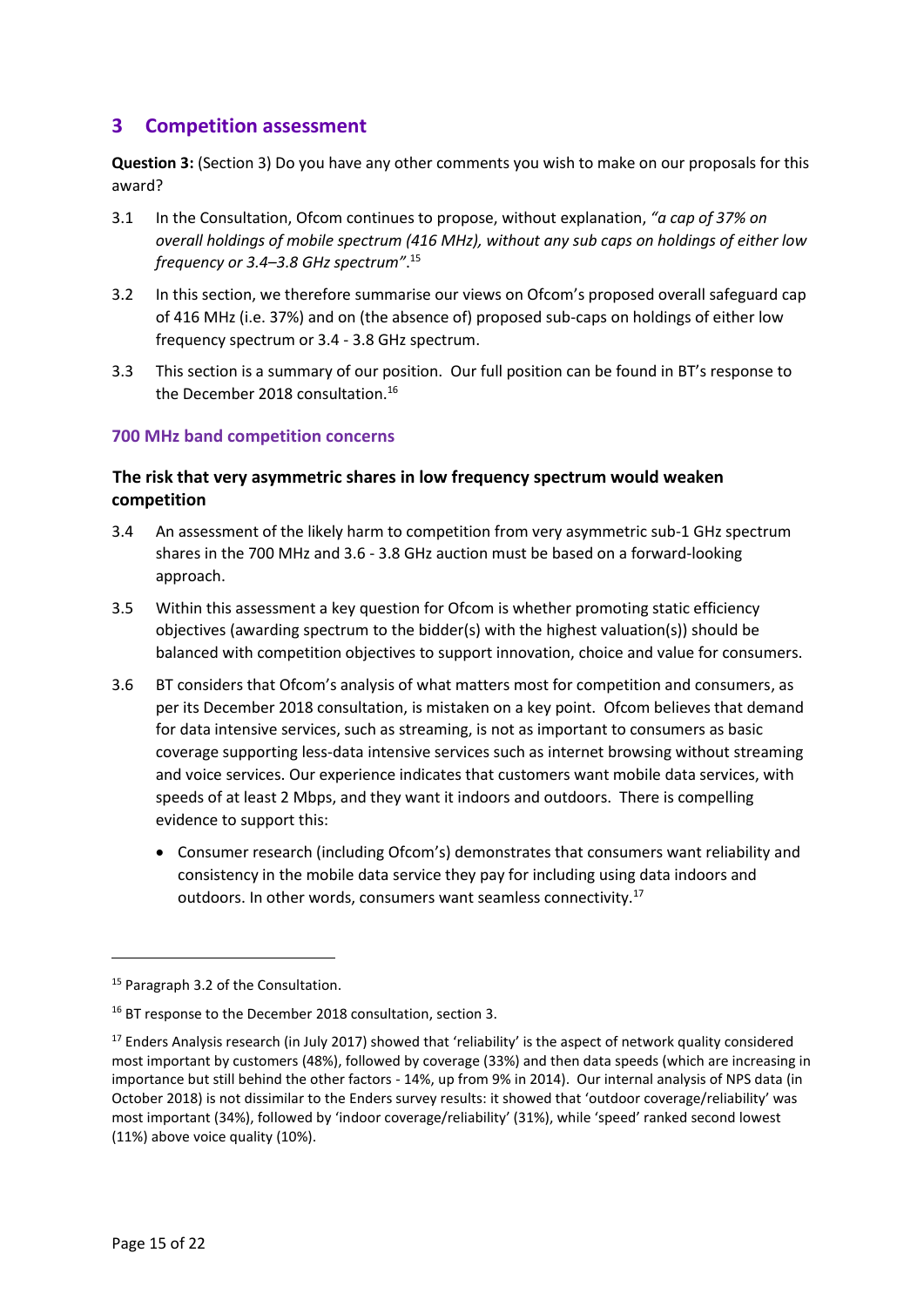- Ofcom's Smart Cities report found that data speeds of at least 2 Mbit/s are necessary for a good mobile data service including streaming.<sup>18</sup>
- Even where customers are focused on Internet browsing, this often requires data speeds of at least 2 Mbit/s on popular websites with video streaming, e.g. BBC online, and on popular social media sites using mobile apps where video streaming is part of the standard consumer experience e.g. Facebook, YouTube, Instagram and Snapchat.
- Consumers currently stream large amounts of video (including on popular social media sites) and this will only increase with new future 5G mobile services. Currently streaming accounts for 40% of traffic on EE's network.
- For the 2.3 and 3.4 GHz auction, Ofcom's rationale for a safeguard cap was to avoid highly asymmetric shares in immediately usable spectrum which might jeopardise the ability of operators to compete for data intensive customers segments.
- In the December 2018 consultation, Ofcom raised similar concerns that asymmetric mid frequency holdings might affect some operators' ability to deliver high speeds reliably and consistently to consumers, arguing that an overall safeguard cap is needed to mitigate this risk.
- 3.7 However, in relation to the assessment of asymmetric shares in low frequency spectrum, including sub-1 GHz, Ofcom places the above evidence to one side and focuses instead on the very minimum that customers expect – i.e. basic coverage supporting voice and low data use cases. This finding is clearly at odds with the available evidence (as well as Ofcom's own justification for its safeguard cap) which demonstrates that most consumers want seamless connectivity for mobile data services with speeds of at least 2 Mbps indoors and outdoors including for streaming.
- 3.8 Ofcom's technical analysis (as well as our own analysis) shows that sub-1 GHz is important to delivering these mobile data services indoors and deep indoors and therefore asymmetric shares in sub-1 GHz spectrum risk undermining future competition for seamless connectivity and future 5G mobile services.
- 3.9 Macrocell deployment will remain key to extending mobile coverage for the foreseeable future, i.e. at least the next 3-5 years as early 5G services are introduced.
- 3.10 There is a significant and enduring cost disadvantage for an 1800 MHz MNO deploying 700 MHz on new antenna positions including either a second large antenna or multiband

1

 $18$  Page 4, paragraph 3, of "Smartphone Cities: Measuring 4G mobile broadband and voice performance", Ofcom, December 2016, https://www.ofcom.org.uk/ data/assets/pdf file/0027/95904/Smartphone-Cities-[Dec16.pdf](https://www.ofcom.org.uk/__data/assets/pdf_file/0027/95904/Smartphone-Cities-Dec16.pdf)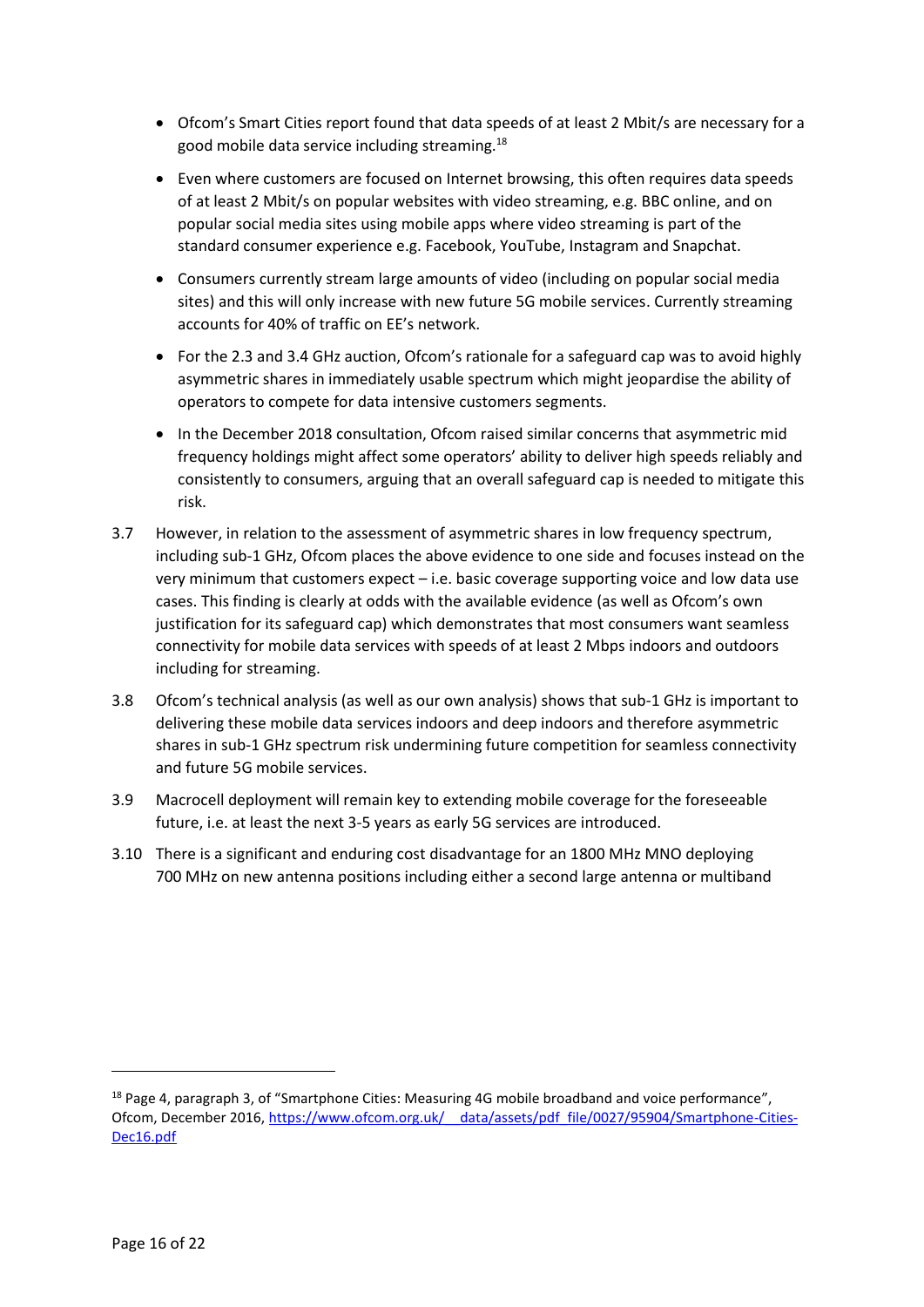antenna that will require extensive mast replacement or strengthening. The cost of mast strengthening and replacement will not be borne by 900 MHz operators.<sup>19 20 21</sup>

- 3.11 This cost disadvantage for BT is at least  $[$  $\mathbb{R}$ ]. This would mean that BT's overall valuation is heavily discounted such that BT's valuation of the net benefits of 700 MHz would be significantly reduced. Even if 1800 MHz operators such as BT derived a higher customer benefit from 700 MHz than 900 MHz operators, BT's 1800 MHz cost disadvantage still places it at a material disadvantage compared to 900 MHz operators.
- 3.12 There is, therefore, a very real possibility that competition in the market will be eroded leading to lower levels of innovation, and less consumer choice and value in retail and wholesale markets.
- 3.13 Ofcom should therefore intervene with a 75 MHz sub-1 GHz safeguard cap on the basis that it would be appropriate, necessary, least onerous and proportionate to promoting competition. In BT's response<sup>22</sup> to the December 2018 consultation, we set out our reasoning and evidence in support of a 75 MHz sub-1 GHz safeguard cap, which can be summarised as follows:
	- Challenges in the current and future mobile market:
		- 1. Seamless connectivity indoor/outdoor including for data intensive uses
			- o We provide evidence that consumers demand seamless connectivity including when using data-intensive services indoors and outdoors;
			- o We highlight BT's and H3G's challenge in serving these customers as we continue to have poorer indoor and deep indoor coverage than Vodafone or O2 due to a lack of sub-1 GHz spectrum;
			- o Our technical network analysis (and Ofcom's) demonstrates sub-1 GHz spectrum is critical to offering seamless connectivity; and
			- o We explain that macrocell deployments will remain the primary method of delivering coverage benefits for consumers in the foreseeable future.
		- 2. Future 5G mobile
			- o There are important 5G use cases for which sub-1 GHz will be a critical input (Ofcom's market analysis is flawed because it does not address these future 5G mobile issues).
	- The high risk of harm to competition from asymmetric low frequency spectrum shares:
		- o We explain why there is a material risk that neither BT nor H3G win any 700 MHz spectrum.

 $19$  For the avoidance of doubt, we do not include the costs of 700 MHz antenna equipment in the estimated 1800 MHz cost disadvantage as all MNOs will bear these antenna related costs.

<sup>&</sup>lt;sup>20</sup> We are not aware that Vodafone or O2 were required to strengthen or replace masts with their 800 MHz deployment as they already had strengthened and tall masts for 900 MHz. Whilst BT did not need to undertake any mast strengthening or replacement for deploying 800 MHz with H3G, 700 MHz antennas or multiband antennas will require these adjustments.

 $21$  These arguments should be read in conjunction with BT's confidential submissions to Ofcom providing evidence including quantitative cost estimates support of our 1800 MHz structural cost disadvantage (3 August 2018 and 5 October 2018).

<sup>&</sup>lt;sup>22</sup> BT response to the December 2018 consultation, section 3.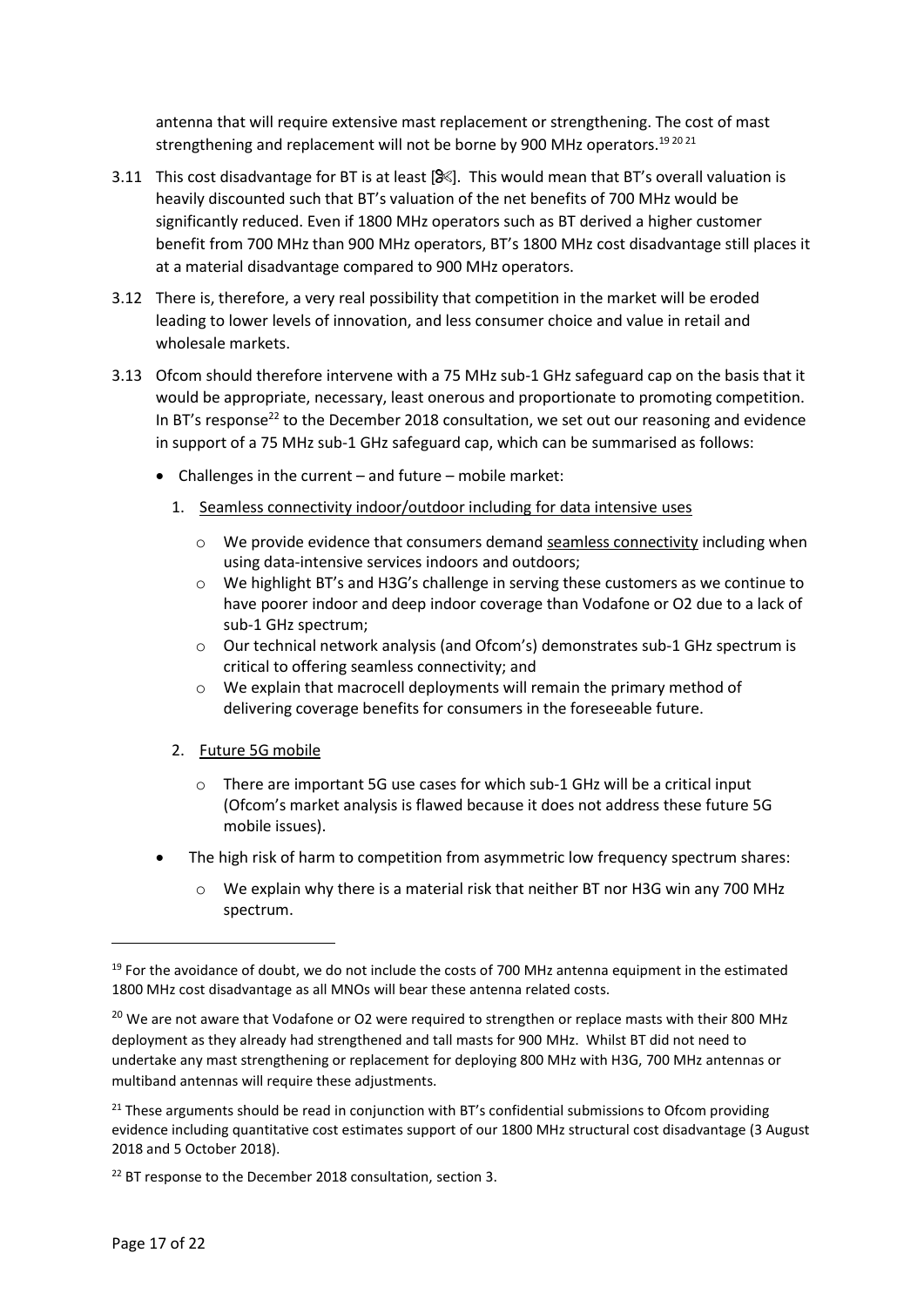- We consider both intrinsic and strategic value arguments for why the risk of not winning any 700 MHz is high.
- $\circ$  We show that competition will be weaker as a result with the risk that there is lower customer benefit now and in the future:
	- If neither BT nor H3G win any 700 MHz, they would be less able to compete in offering seamless connectivity including for data intensive services indoors and deep indoors.
	- If neither BT nor H3G win any 700 MHz, 5G services for mobile consumers may be delayed or reduced with less consumer value, choice and innovation.
- There is a strong case for intervention:
	- $\circ$  We provide reasoning and evidence for our criteria to determine when it is optimal to leave spectrum allocations to the market and when it makes sense to propose pro-competitive safeguard caps.
	- o We establish why a 75 MHz sub-1 GHz safeguard cap would be appropriate, necessary, least onerous and proportionate.
	- o We highlight that Ofcom proposed a sub-1 GHz safeguard cap in the 800 MHz and 2.6 GHz auction held in 2013 for reasons that remains relevant today.
	- o Finally, we share evidence of similar competition measures in relevant international jurisdictions.

# <span id="page-17-0"></span>**Competition issues in relation to 3600 MHz band**

#### **The risk that other MNOs cannot secure wide contiguous spectrum for 5G carriers**

- 3.14 The 3.4 3.8 GHz band is widely recognised to be the band most widely supported for 5G in the first years following launch and is particularly important given that it is TDD spectrum, which allows asymmetric allocation of uplink and downlink resources. It is spectrum for which massive MIMO technology is most effective due to channel reciprocity, and higher order MIMO systems are more readily achieved, which deliver the greatest spectral efficiency.
- 3.15 In order to compete effectively in high bandwidth 5G services both in terms of network costs and capabilities it is important that multiple MNOs can acquire contiguous spectrum at the widest supported 5G NR channel bandwidths. It is important to help ensure multiple operators have sufficient spectrum to deliver ultra-high speed/ultra-high bandwidth services.
- 3.16 H3G/UKB already holds 140 MHz (36%) of this 3.4 3.8 GHz pioneer 5G band and, uniquely, has access to a contiguous 100 MHz to support the widest 5G NR carrier bandwidth. This follows Ofcom's recent decision to vary their licence, despite concerns from the other three MNOs on the enduring detrimental effects this would have to competition. [Figure 3.1](#page-18-0) below illustrates the current asymmetry in holdings of the useable 5G spectrum in the currently assigned 3.410 - 3.680 GHz band.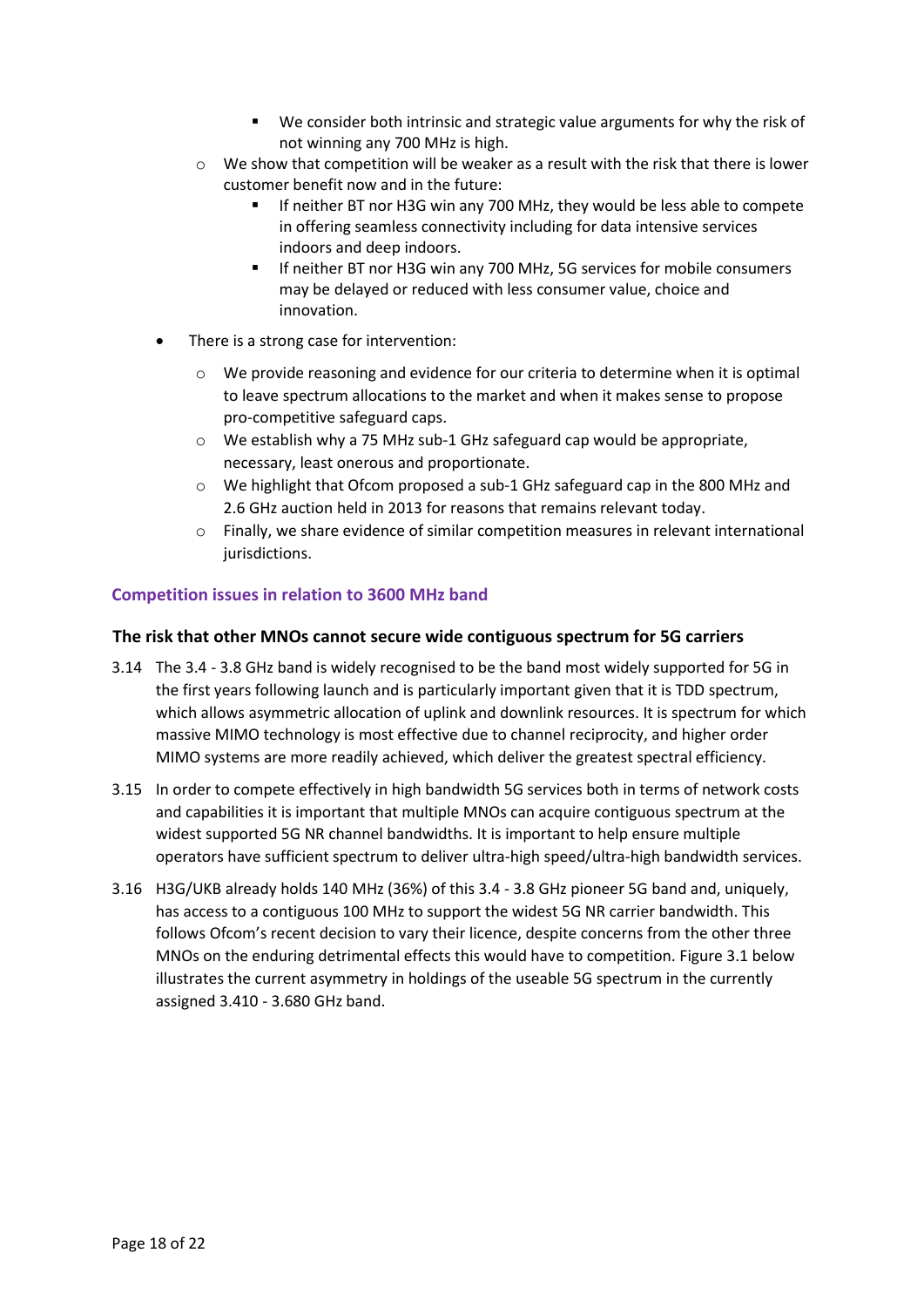

### <span id="page-18-0"></span>**Figure 3.1 Current asymmetry in 3.4 - 3.8 GHz band assignments**

- 3.17 BT notes that by H3G's own admission it has more than 2x as much usable 5G spectrum as any other operator.<sup>23</sup> In fact it has approximately 3x that of the other operators. This contrasts with the 37% overall cap that Ofcom noted in a previous consultation was half as much more than what an operator would have if spectrum were distributed equally between 4 operators, suggesting that Ofcom does care about relative positions in overall spectrum holdings.
- 3.18 A further consideration is that even though H3G may have relatively low intrinsic value for the spectrum, it could, depending on the auction design, game the auction to place bids that stand little chance of winning but affect prices of other operators or even the auction outcome itself.

# **Solutions to address competition concerns specific to the 3.6 - 3.8 GHz band**

- 3.19 We note that Ofcom has recognised the importance of the 3.6 3.8 GHz band for 5G capacity but stopped short of imposing competition measures on the basis that other operators than H3G should have greater intrinsic value so that H3G would be unlikely to win all the available spectrum (paragraphs 5.222 - 5.223 of the December 2018 consultation). We agree that other MNOs should have higher intrinsic value for more 3.4 - 3.6 GHz spectrum, especially noting that the 5GNR technology in this TDD spectrum band can deliver much higher capacity than is possible with equivalent amounts of spectrum in other bands.
- 3.20 However, the strategic advantage that could arise from H3G securing additional spectrum, limiting the ability of others to achieve wide contiguous bandwidths in the 3.4 - 3.8 GHz bandwidth is a clear concern that Ofcom needs to address. One solution would be to preclude H3G from bidding for any further spectrum in the 3.4 - 3.8 GHz band by Ofcom imposing a 140 MHz cap on 3.4 - 3.8 GHz band holdings. This would be greater than the 120 MHz cap

<sup>&</sup>lt;sup>23</sup> "With more than twice as much usable 5G Spectrum as anyone else, the UK's first cloud core network, state of the art data centres and radio technology, our 5G network will be faster than all the rest - see [three.co.uk/5G](http://three-email.co.uk/re?l=D0Ijw2bkvI5r41a62Ig) to find out more."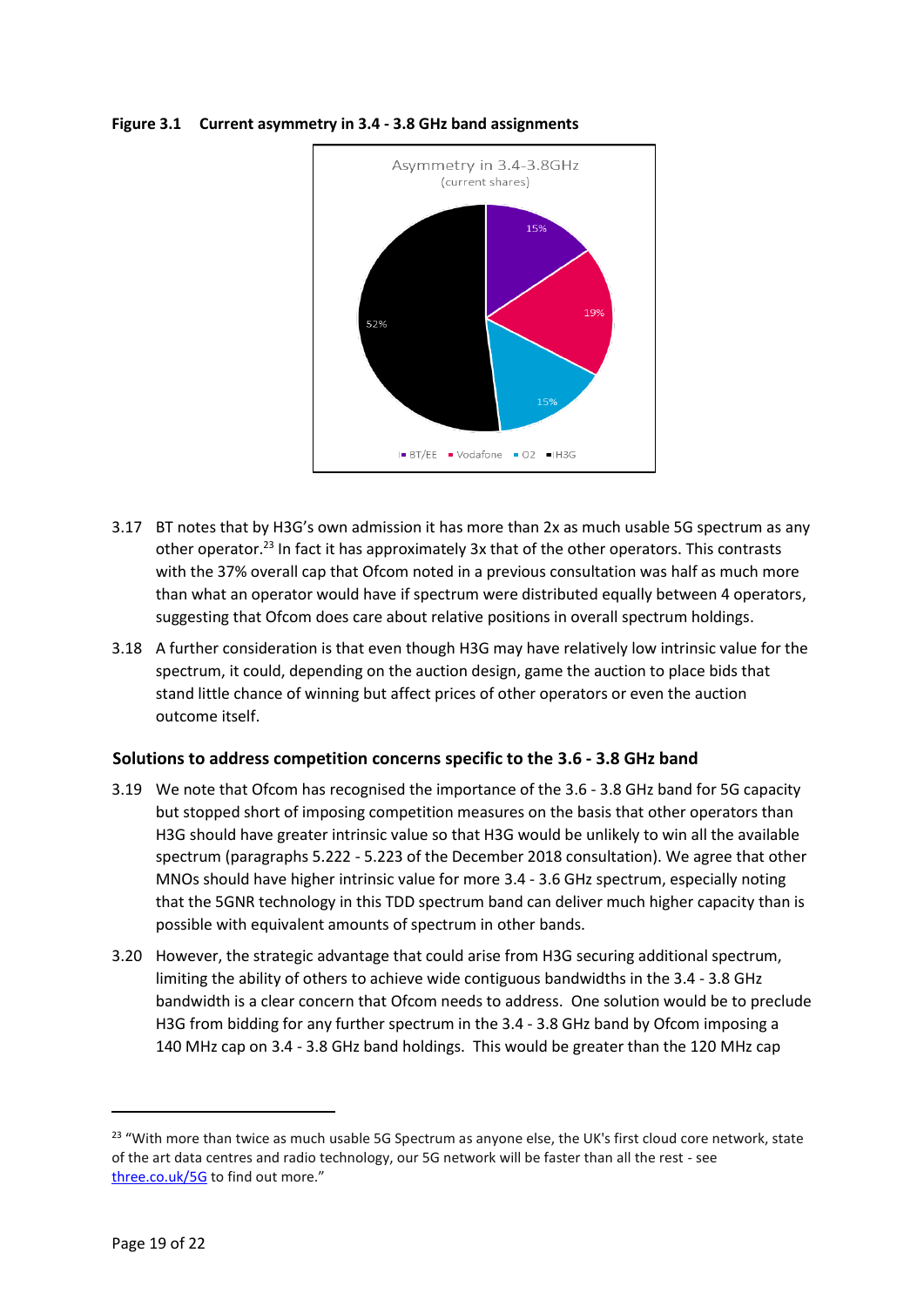imposed in Italy and in our view would be a proportionate measure to address this competition concern.

# <span id="page-19-0"></span>**Competition issues in relation to highly asymmetric overall shares**

- 3.21 BT believes that an overall safeguard cap of 416 MHz (i.e. 37%) on total cumulative spectrum holdings by one MNO is unnecessary. We also find that Ofcom's analysis is internally inconsistent when compared against its assessment in certain spectrum frequency ranges. We set out these inconsistencies in our earlier response in relation to sub-1 GHz spectrum and how asymmetry in spectrum holdings will have an adverse impact on competition because of the importance of capacity indoors to consumers.
- 3.22 The 37% overall cap also does not recognise the different properties of the various spectrum bands, neither their ability to provide coverage, as illustrated by the much greater value of low frequencies, nor their different abilities to deliver capacity on a per MHz basis. For example, the 3.4 - 3.8 GHz TDD spectrum can more readily support high levels of MIMO and contributes far greater capacity increments than is possible in lower frequencies. If the cap were applied also when mmWave bands are considered, where per operator bandwidths are potentially far larger than those in other lower bands today, the 37% cap becomes increasingly inappropriate.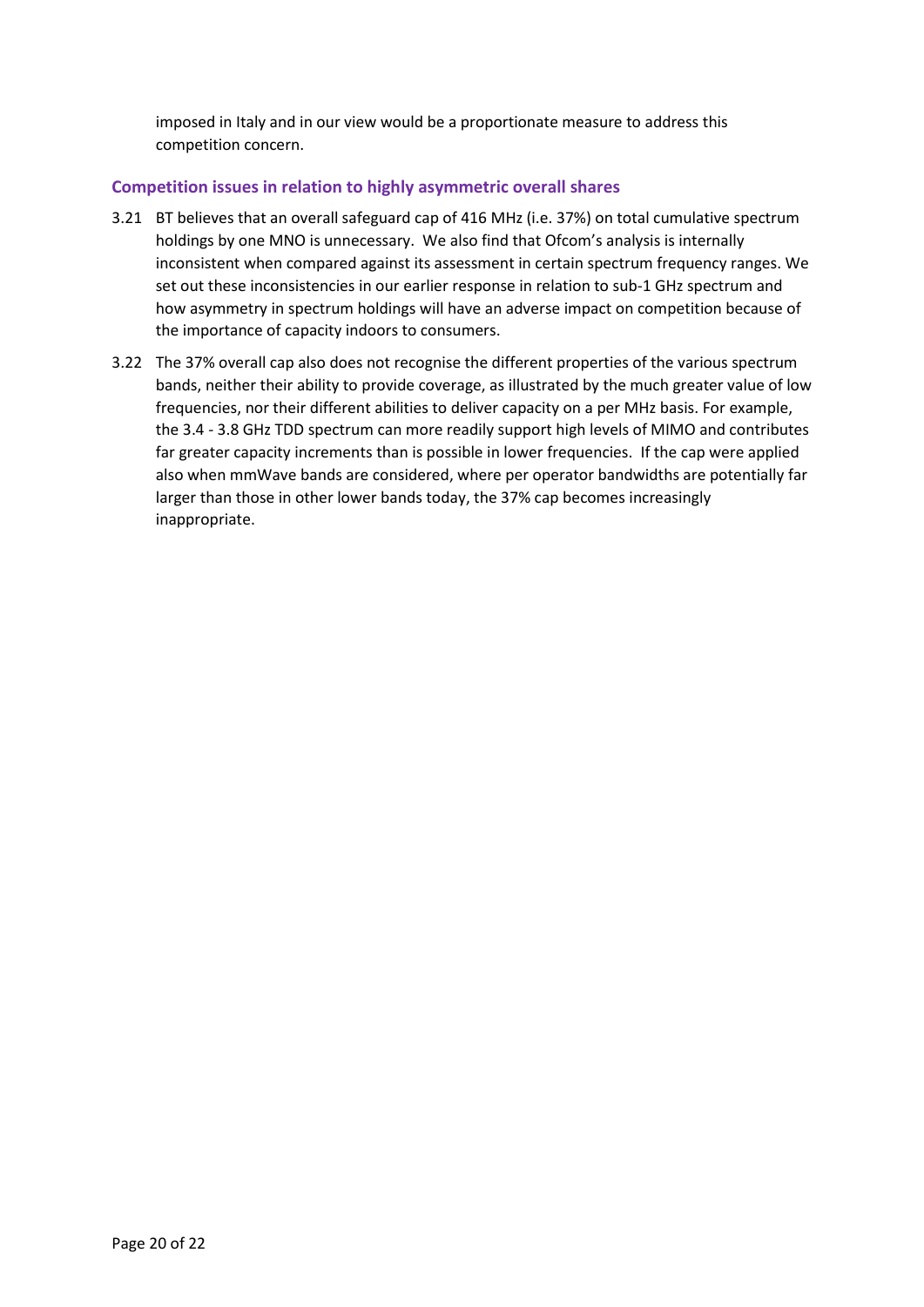# <span id="page-20-0"></span>**4 Proposed next steps**

- 4.1 BT would welcome the opportunity to debate any of the points raised in this consultation response in more detail with Ofcom if this would assist Ofcom in reaching conclusions as it works to prepare its final Statement and detailed auction regulations.
- 4.2 We also encourage Ofcom to facilitate discussion between operators and with Ofcom on any points that may benefit from such a process.